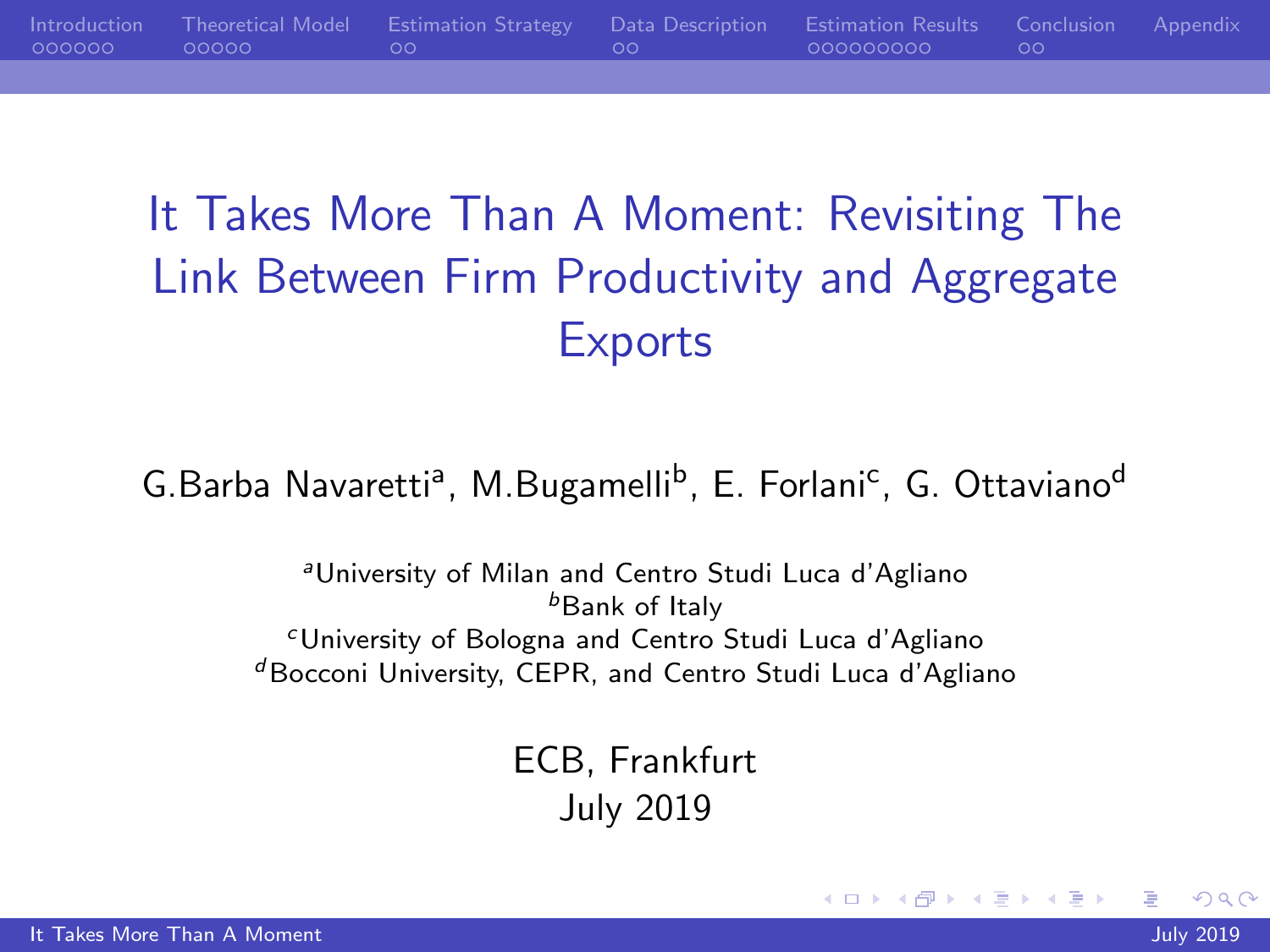<span id="page-1-0"></span>

|  | Introduction Theoretical Model Estimation Strategy Data Description Estimation Results Conclusion Appendix |                             |  |
|--|------------------------------------------------------------------------------------------------------------|-----------------------------|--|
|  | <u>in the second contract of the second second</u>                                                         | - 0000000000 - - - - - 00 - |  |
|  |                                                                                                            |                             |  |

## **Outline**

- $\blacktriangleright$  Motivation, findings and contribution
- $\blacktriangleright$  Theoretical model
- $\blacktriangleright$  Estimation strategy
- $\blacktriangleright$  Data
- $\blacktriangleright$  Results
- $\triangleright$  Conclusions

∍

э

Пb.

 $\sim$ 

4日)

 $QQ$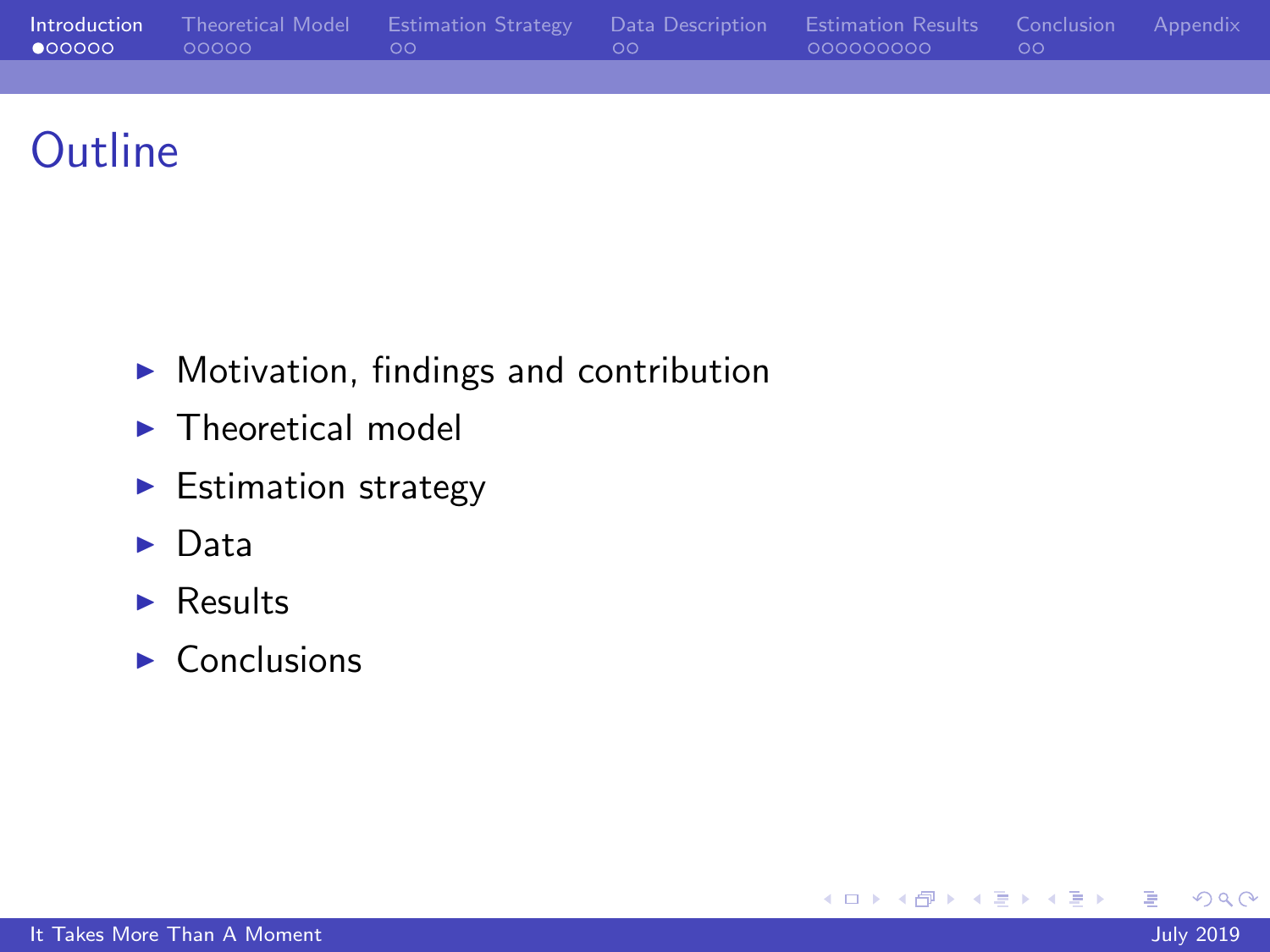**[Introduction](#page-1-0)** [Theoretical Model](#page-7-0) [Estimation Strategy](#page-12-0) [Data Description](#page-14-0) [Estimation Results](#page-16-0) [Conclusion](#page-25-0) [Appendix](#page-27-0)<br>O●0000 00000 0000 00 00 00 00 000000000 00  $00000$ 000000000  $\circ$ 

#### Motivation: from micro to macro I

Firm heterogeneity and aggregate exports: i(r)resistible prominence of averages ("first moment")

- $\triangleright$  Macro: price competitiveness measured by average ULC; non-price competitiveness measured by average RD intensity
- ▶ Micro: "New trade models, same old gains?" (Arkolakis et al,12): in many trade models (including extensions of Melitz (03) with Pareto TFP distribution) a country's domestic trade share and across-market constant elasticity of trade to variable trade costs are sufficient statistics to estimate aggregate welfare gains from trade.
- $\blacktriangleright$  That is: many new micro facts (ie, share of exporters, productivity distr., trade-induced reallocations) do not have a relevant macro impact

 $200$ 

∢ロ ▶ ∢何 ▶ ∢ ヨ ▶ ∢ ヨ ▶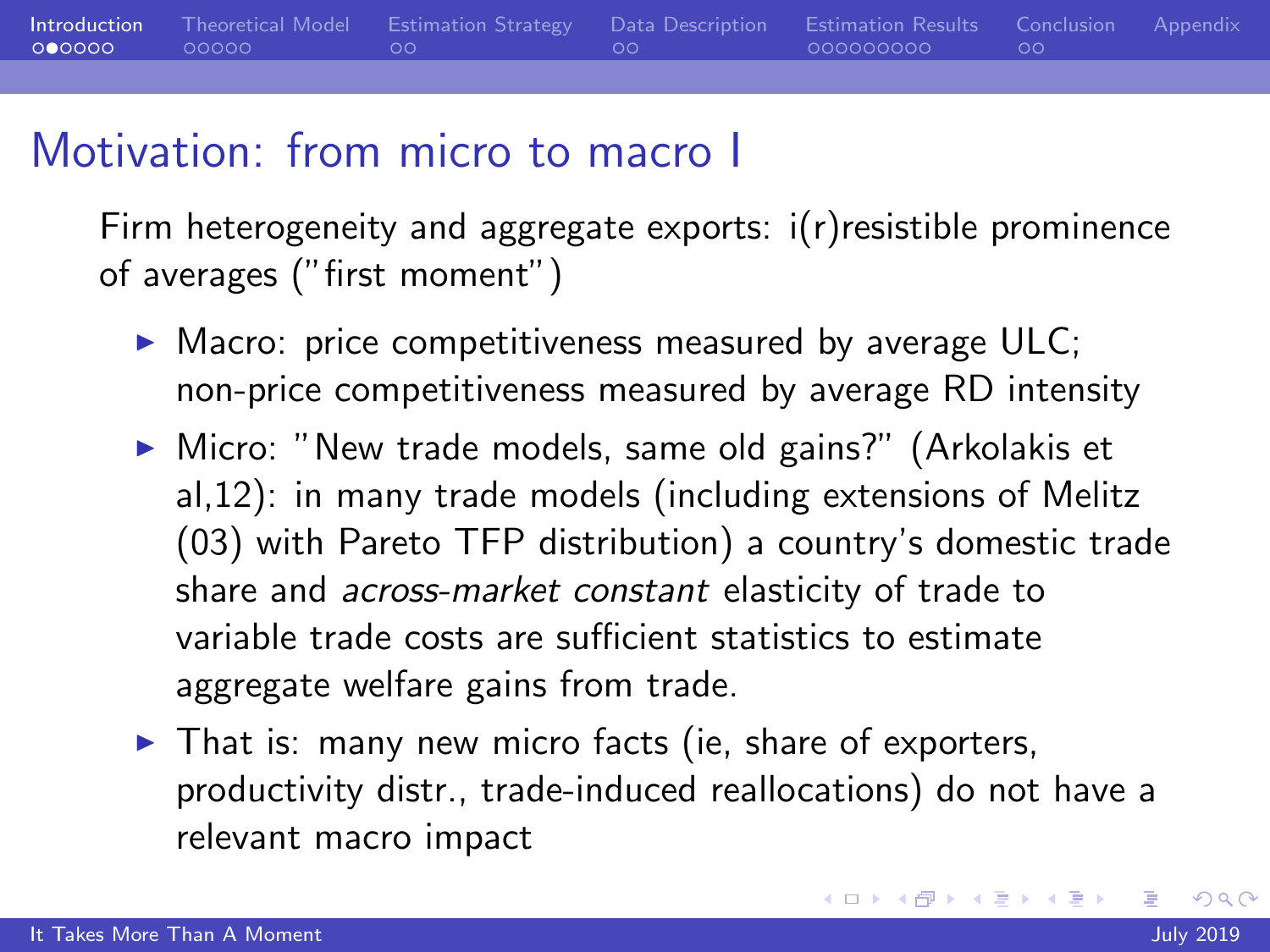

#### Motivation: from micro to macro II

However there are some contradicting hints

- $\blacktriangleright$  Firm size distribution fat-tailed (granular economy): idiosyncratic shocks to individual (large) firms affect aggregate outcomes (Gabaix, 11; di Giovanni et al.,14; Mayer and Ottaviano, 07)
- $\triangleright$  Ample evidence of large heterogeneity of firms performances (TFP and labour productivity) both within and between countries (CompNet)
- $\triangleright$  "New trade models, new welfare implications" (Melitz-Redding, 15): moving beyond Arkolakis et al.'s parameter restrictions, trade share and trade elasticities are no longer sufficient statistics. Micro structure matters!

 $200$ 

**∢ 何 ゝ ∢ ヨ ゝ ィ ヨ ゝ** 。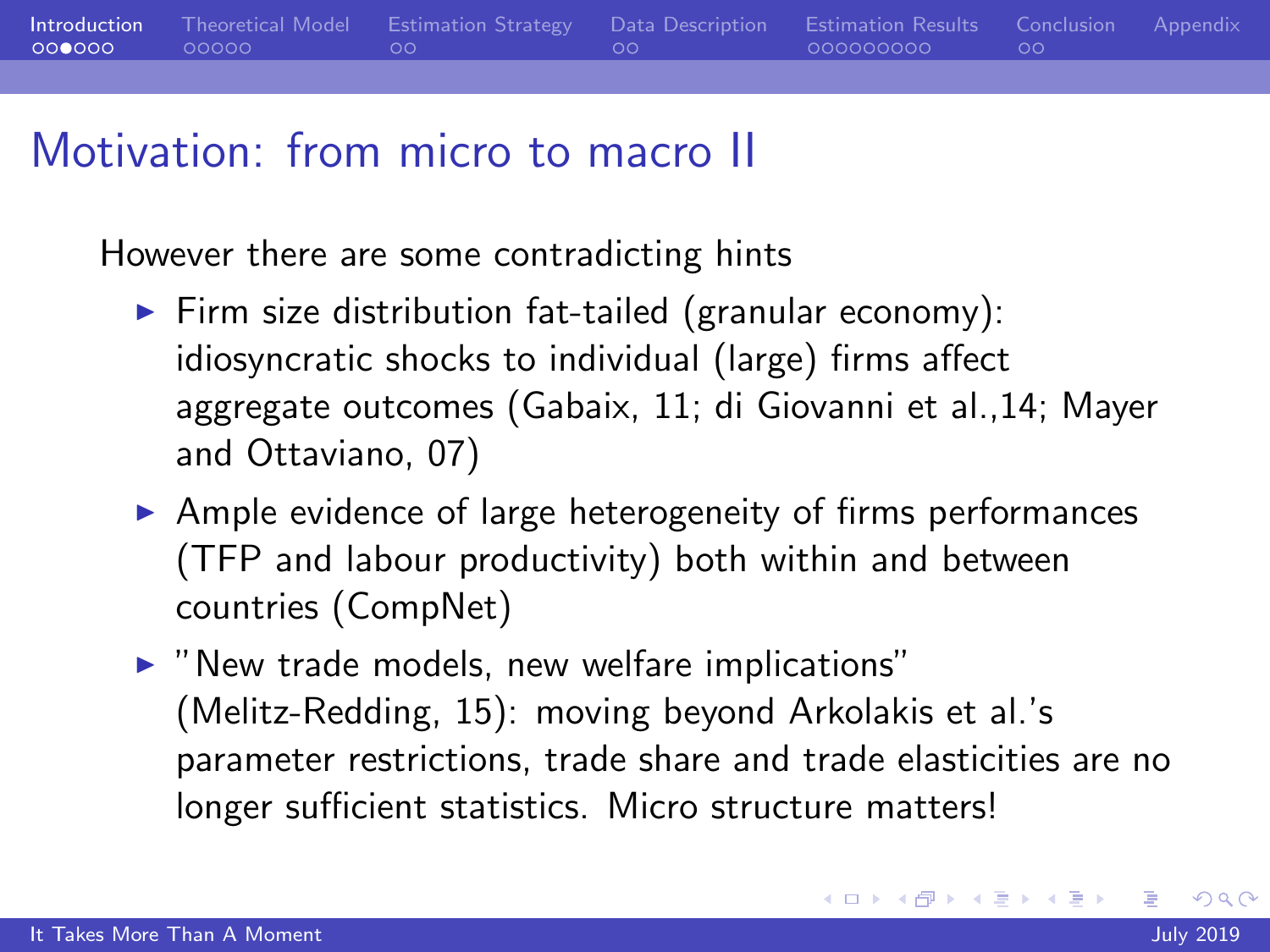

#### Motivation: from micro to macro III

However there are some contradicting hints

- $\triangleright$  Bas et al. (17): in a world of heterogeneous firms and no Pareto, trade elasticity to trade costs differ across markets; aggregate impact of ER shocks or trade policies changes.
- $\triangleright$  Firm-level evidence on firms' heterogeneous reaction to ER shocks (Berman et al, 12; Gopinath and Neiman, 14; Berthou and Dhyne, 18)

 $200$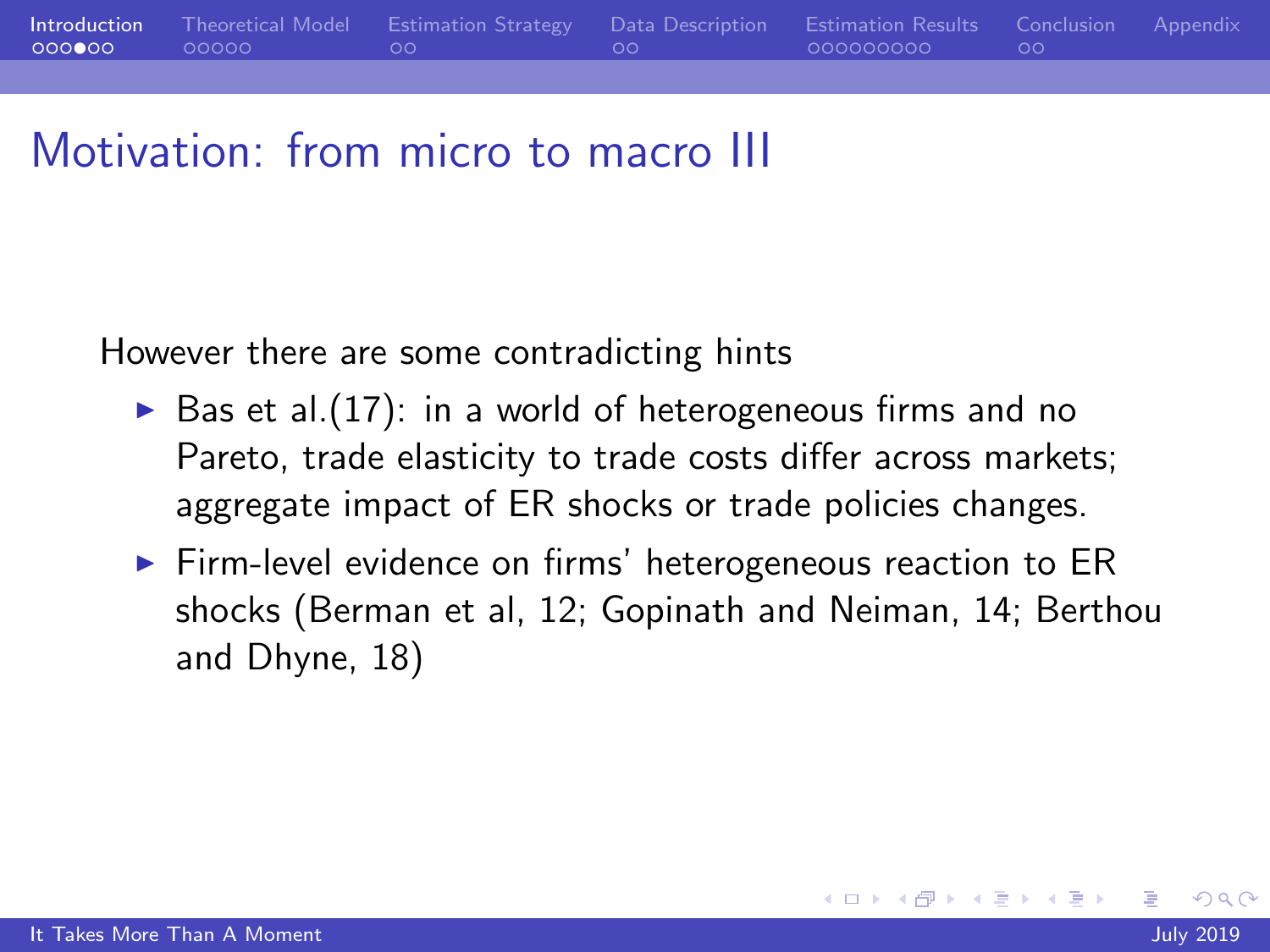| _ ററററ <b>െ</b> _ | Introduction Theoretical Model Estimation Strategy Data Description Estimation Results Conclusion Appendix<br>$\alpha$ 00000 00 00 00 00 0000000000 00 |  |  |
|-------------------|--------------------------------------------------------------------------------------------------------------------------------------------------------|--|--|
|                   |                                                                                                                                                        |  |  |

#### What we do

- $\triangleright$  Use a multi-country one-sector version of the Melitz (03) theoretical framework and derive a structural gravity equation
- $\triangleright$  Estimate gravity equation at the country-sector-year level
- ► Extract exporting country FE (at sector-year level) net of destination country FE and dyadic terms: multilateral resistance/competitiveness index /exporter capability
- $\triangleright$  Regress exporting country FE on different moments of TFP distribution: CompNet data allows to account for micro structure across countries without firm-level data
- ► ...comparing Pareto vs Lognormal

 $\Omega$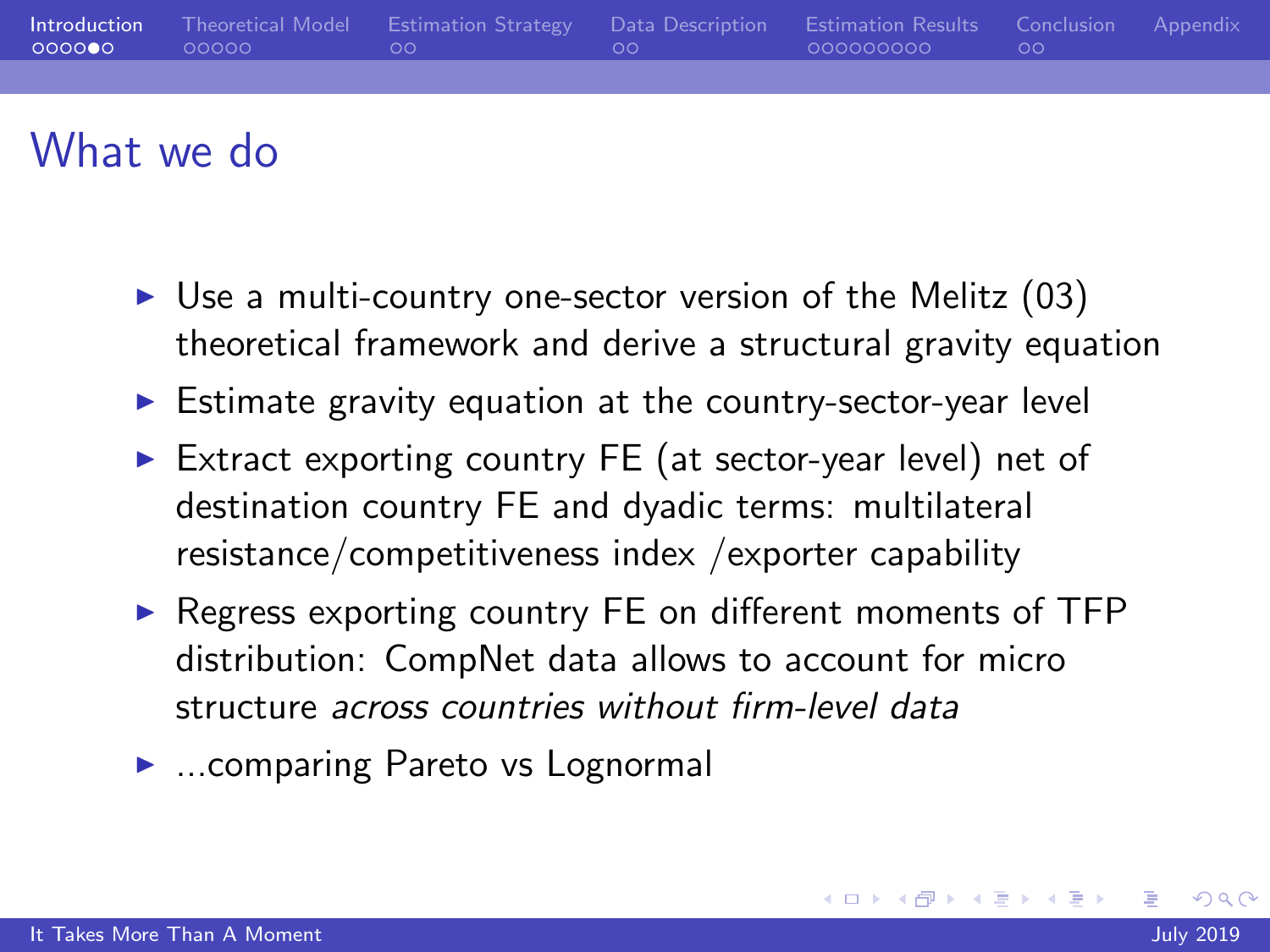<span id="page-6-0"></span>

#### Findings and contribution

- $\triangleright$  Gravity/trade literature with heterogeneous firms: this only paper focusing on multilateral resistance term against many papers focusing on trade elasticities to variable trade costs (ER, tariffs, wages...)
- $\blacktriangleright$  Find that higher moments of productivity distribution (skewness) are relevant for aggregate export performance (intensive margin): micro structure matters; "happy few" story holds
- $\triangleright$  Find evidence in support of Log Normal and against Pareto productivity distribution as in Bas et al. (17): implication for trade models (Head and Mayer, 14)

 $200$ 

**∢ロト ⊀母 ▶ ∢∃ ▶ ∢∃ ▶**..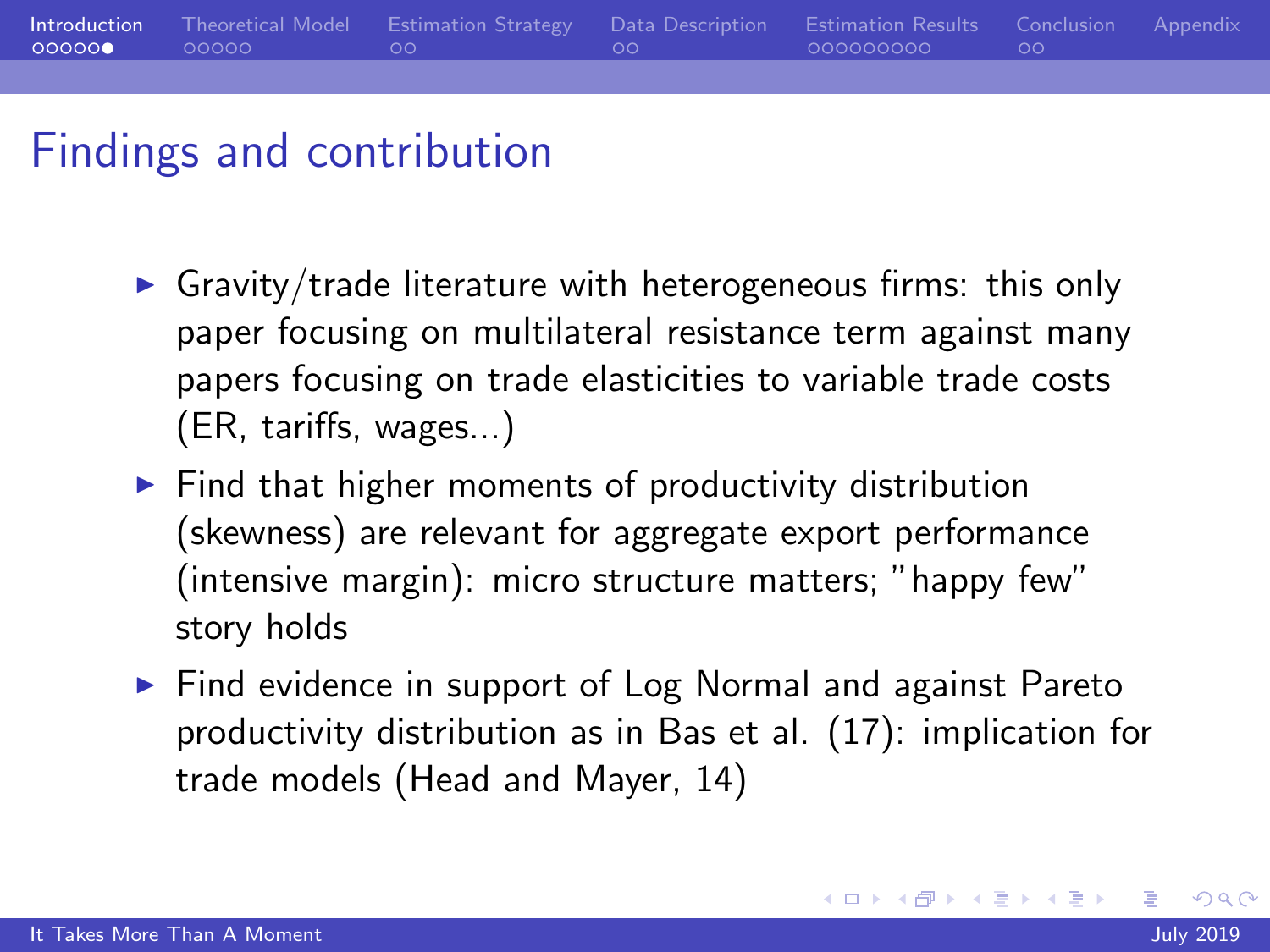## <span id="page-7-0"></span>Gravity Model

We generalize Bas et al(17) and Helpman et al(08). Basic ingredients

- $\triangleright$  Country *i* exporting to country *n* in sector *s* at year *t*
- $\triangleright$  CES demand
- $\blacktriangleright$  Iceberg trade cost
- $\triangleright$  Firms are heterogeneous in terms of TFP: start without imposing Pareto (as Helpman et al, 08) or Lognormal (as Bas et al., 17)

$$
X_{ni} = E\left[Y^{\varepsilon-1} \mid Y \geq y_{ni}^*\right] \left(\frac{\varepsilon}{\varepsilon-1}\right)^{1-\varepsilon} \left(m_i \tau_{ni}\right)^{1-\varepsilon} A_n s_{ni}^{\times} M_i^e \quad (1)
$$

Need functional form for  $F(y)$  $F(y)$  $F(y)$  to characteri[ze](#page-6-0)  $E\left[ Y_{-}^{\varepsilon-1} \mid Y \geq y_{ni}^{\ast} \right]$  $E\left[ Y_{-}^{\varepsilon-1} \mid Y \geq y_{ni}^{\ast} \right]$  $E\left[ Y_{-}^{\varepsilon-1} \mid Y \geq y_{ni}^{\ast} \right]$  $E\left[ Y_{-}^{\varepsilon-1} \mid Y \geq y_{ni}^{\ast} \right]$  $E\left[ Y_{-}^{\varepsilon-1} \mid Y \geq y_{ni}^{\ast} \right]$  $E\left[ Y_{-}^{\varepsilon-1} \mid Y \geq y_{ni}^{\ast} \right]$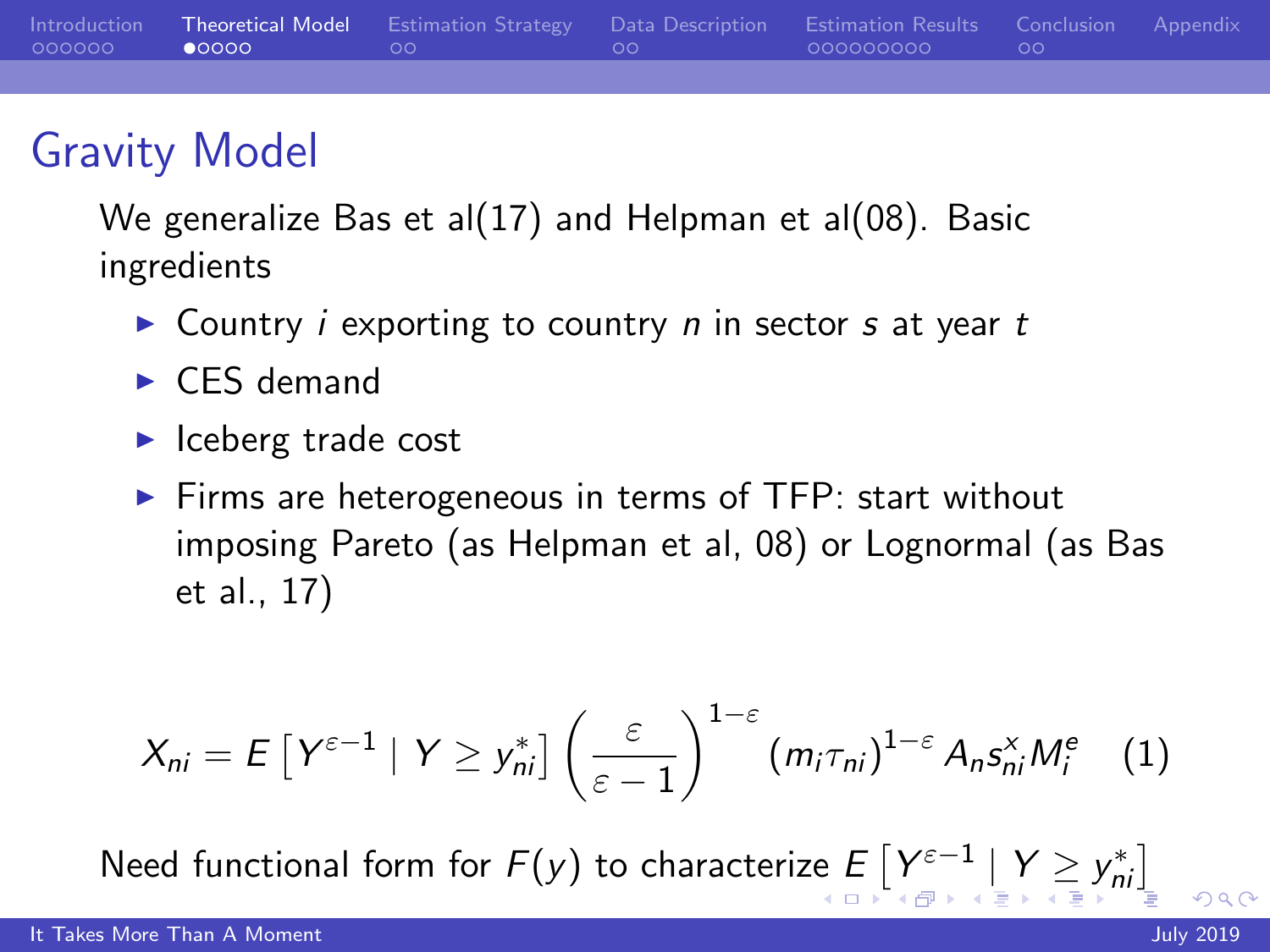<span id="page-8-0"></span>

|                | Introduction Theoretical Model Estimation Strategy Data Description Estimation Results Conclusion Appendix |  |  |
|----------------|------------------------------------------------------------------------------------------------------------|--|--|
| 000000 00000 0 |                                                                                                            |  |  |
|                |                                                                                                            |  |  |

#### Gravity Model: Pareto

Assuming Pareto

$$
F(y) = 1 - \left(\frac{y_{M,i}}{y}\right)^{k_i}
$$

 $y_{M,i} > 0$  and  $k_i > 0$  are origin-specific Pareto scale and shape parameters

Gravity equation becomes:

$$
X_{ni} = \varepsilon \frac{k_i}{k_i - \varepsilon + 1} (m_i)^{\mu} M_i^e f_{ni} s_{ni}^{\times} (m_n)^{1-\mu}
$$
  

$$
\ln X_{ni} = \underbrace{\ln \varepsilon}_{\text{constant}} + \underbrace{\ln \left( \frac{k_i}{k_i - \varepsilon + 1} (m_i)^{\mu} M_i^e \right)}_{l_i} + \underbrace{\ln (f_{ni} s_{ni}^{\times})}_{l_{ni}} + \underbrace{\ln (m_n)^{1-\mu}}_{l_n}
$$

つくい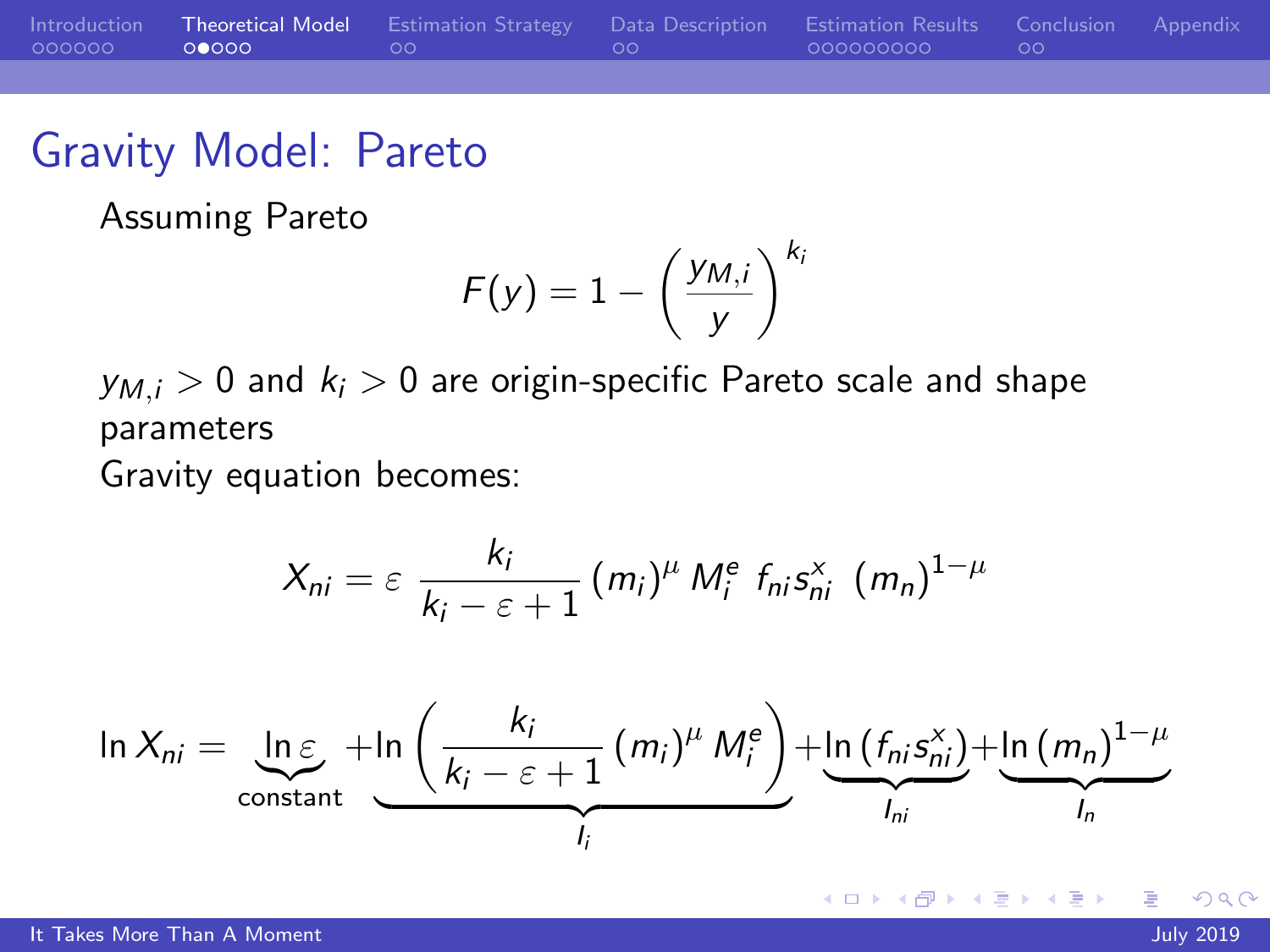

#### Gravity Model: Pareto

Exporter FE thus evaluates to

$$
I_i = \mu \ln m_i + \ln M_i^e + \ln \frac{k_i}{k_i - \varepsilon + 1}
$$

#### **Proposition**

Consider the intensive margin gravity under Pareto. After controlling for input prices and number of producers, exporter FE: (P1) does not depend on the mean and variance of the TFP distribution; (P2) increases with skewness.

$$
skewness = \frac{2(k_i+1)}{k_i-3} \sqrt{\frac{k_i-2}{k_i}}
$$

 $200$ 

ヨメ メヨメ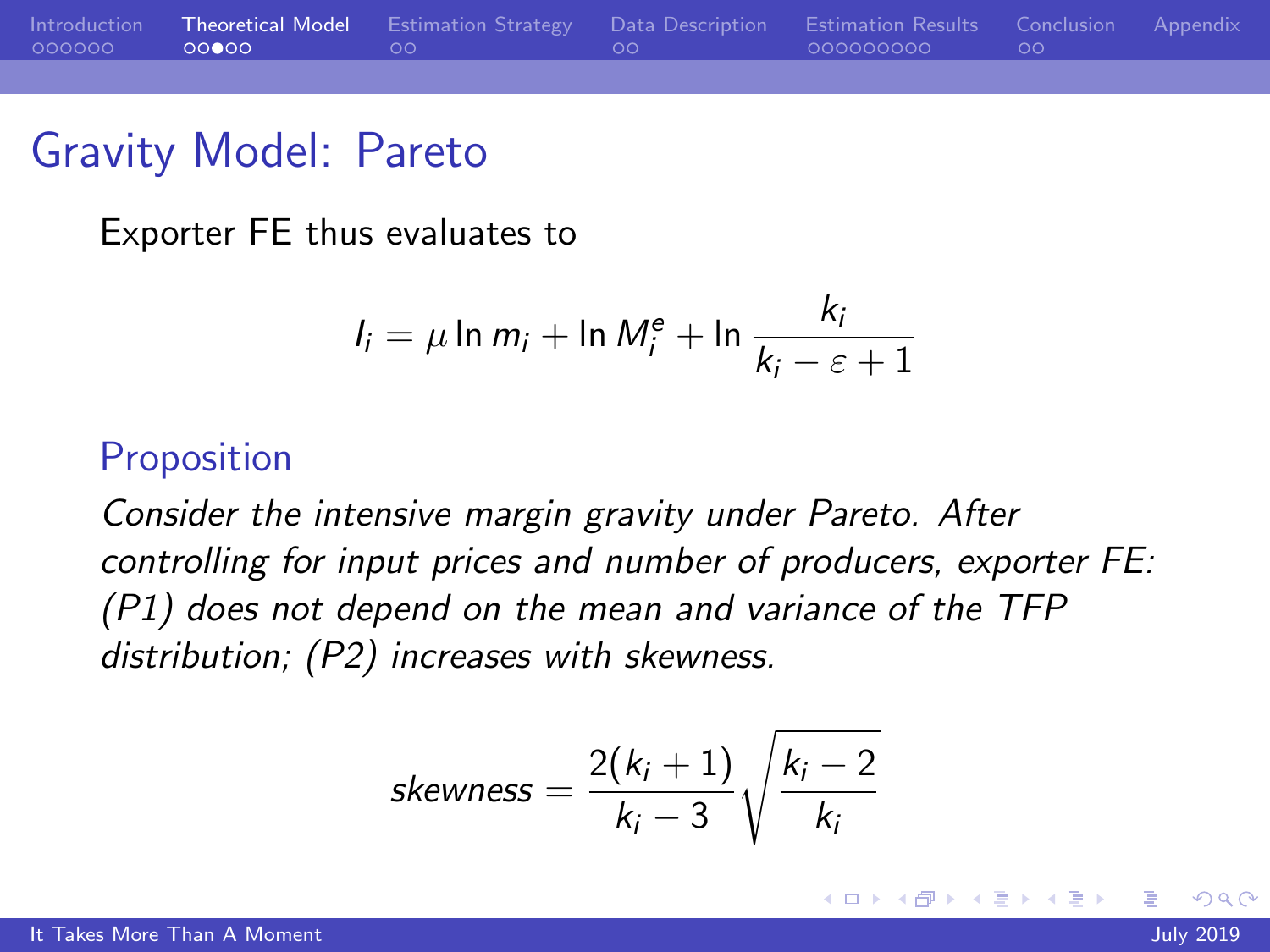|              | Introduction Theoretical Model Estimation Strategy Data Description Estimation Results Conclusion Appendix |  |  |
|--------------|------------------------------------------------------------------------------------------------------------|--|--|
| 000000 00000 |                                                                                                            |  |  |
|              |                                                                                                            |  |  |

#### Gravity Model: Lognormal

Assuming log-normal

$$
Y = e^X \text{ with } \ln Y = X \sim N(\mu_i, \sigma_i^2)
$$

 $X$  is normal random variable with mean  $\mu_i$  and variance  $\sigma_i^2$ 

$$
\ln X_{ni} = \underbrace{\ln \left(\frac{\varepsilon}{\varepsilon - 1}\right)^{1-\varepsilon}}_{\text{constant}} + \underbrace{\ln \left((m_{i})^{1-\varepsilon} M_{i}^{\varepsilon} e^{(\varepsilon - 1)\mu_{i} + \frac{1}{2}(\varepsilon - 1)^{2} \sigma_{i}^{2}}\right)}_{I_{i}} + \underbrace{\ln \left(\frac{\Phi\left((\varepsilon - 1) \sigma_{i} - \frac{\ln y_{ni}^{*} - \mu_{i}}{\sigma}\right)}{1-\Phi\left(\frac{\ln y_{ni}^{*} - \mu_{i}}{\sigma_{i}}\right)}_{I_{ni}} \left(\tau_{ni}\right)^{1-\varepsilon} s_{ni}^{x}\right)}_{I_{n}} + \underbrace{\ln A_{n}}_{I_{n}}
$$

 $\sim$   $\sim$ 

つくい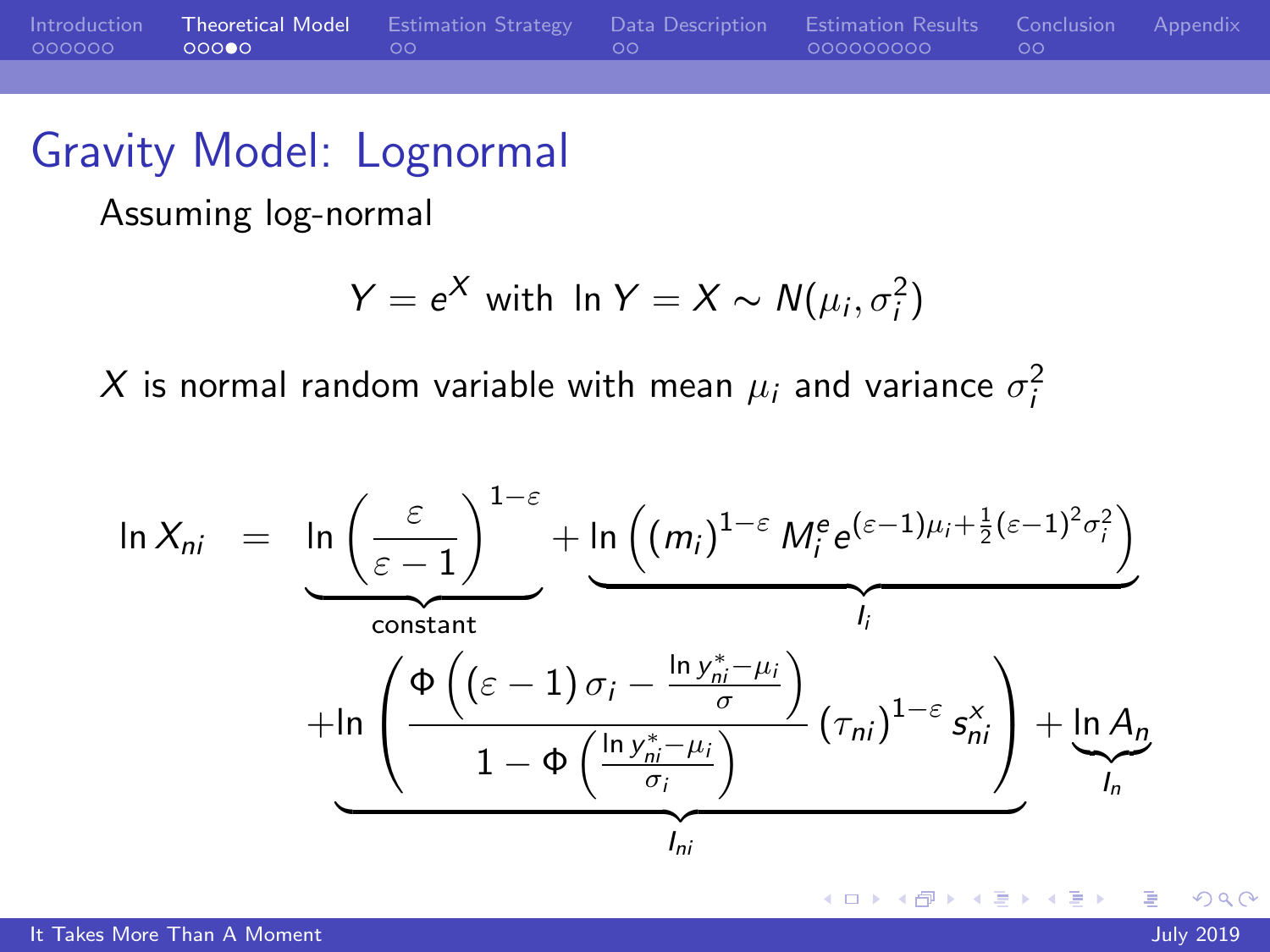## <span id="page-11-0"></span>Gravity Model: LogNormal

#### Exporter FE

$$
ln I_i = -(\varepsilon - 1) \ln m_i + \ln M_i^e + (\varepsilon - 1) \mu_i + \frac{1}{2} (\varepsilon - 1)^2 \sigma_i^2
$$

#### **Proposition**

Consider the intensive margin gravity under Log-Normal. After controlling for input prices and number of firms, exporter FE increases: (L1) with simple mean of TFP distribution; (L2) and with skewness (increasing in dispersion) of TFP distribution.

 $200$ 

∍

化重新润滑脂

4 **EL F**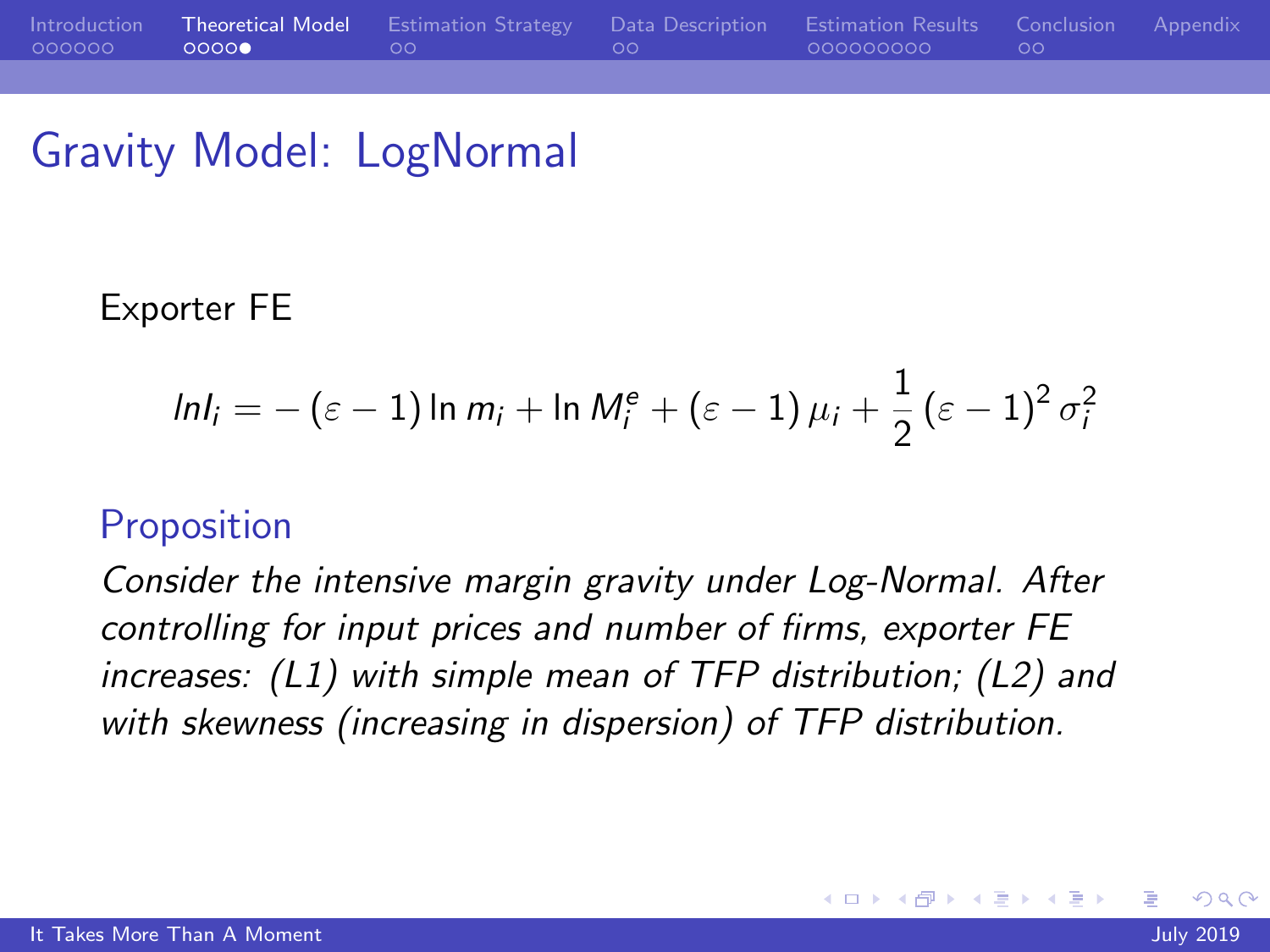<span id="page-12-0"></span>

|                           | Introduction Theoretical Model Estimation Strategy Data Description Estimation Results Conclusion Appendix |  |  |
|---------------------------|------------------------------------------------------------------------------------------------------------|--|--|
| 000000 00000 <b>00</b> 00 |                                                                                                            |  |  |
|                           |                                                                                                            |  |  |

## Estimation - step 1: gravity

Estimate the gravity equation to retrieve  $I_i$ .

Problem: lack of data on share of exporting firms causes an omitted variable bias when estimating the intensive margin and therefore exporter FE

Solution: two-stage approach by Helpman et al. (08) to correct for zeros and firms' heterogeneity in the extensive margin

1. estimate the probability that  $i$  export to  $n$  i.e.

$$
p_{ni} = Pr(Exp_{ni} = 1|\mathbf{x}_n, \mathbf{x}_{ni}, \mathbf{x}_i) = \Phi(\gamma_0 + \gamma_n - \gamma_i + \delta \tau_{ni} - \lambda C_{ni}),
$$

2. estimate gravity on positive trade flows by OLS

$$
\ln X_{ni} = \beta_0 + I_i + I_n + \ln \tau_{ni} + \widehat{z}_{ni} + \widehat{z}_{ni}^2 + \widehat{z}_{ni}^3 + \widehat{\eta}_{ni} + u_{ni} \quad \forall \ X_{ni} > 0.
$$

 $\hat{z}$ : predicted value from first stage (accounts for firm heterogeneity in decision to export);  $\eta_{ni}$ : inverse Mills ratio (accounts for zero trade flows)

[It Takes More Than A Moment](#page-0-0) July 2019

 $200$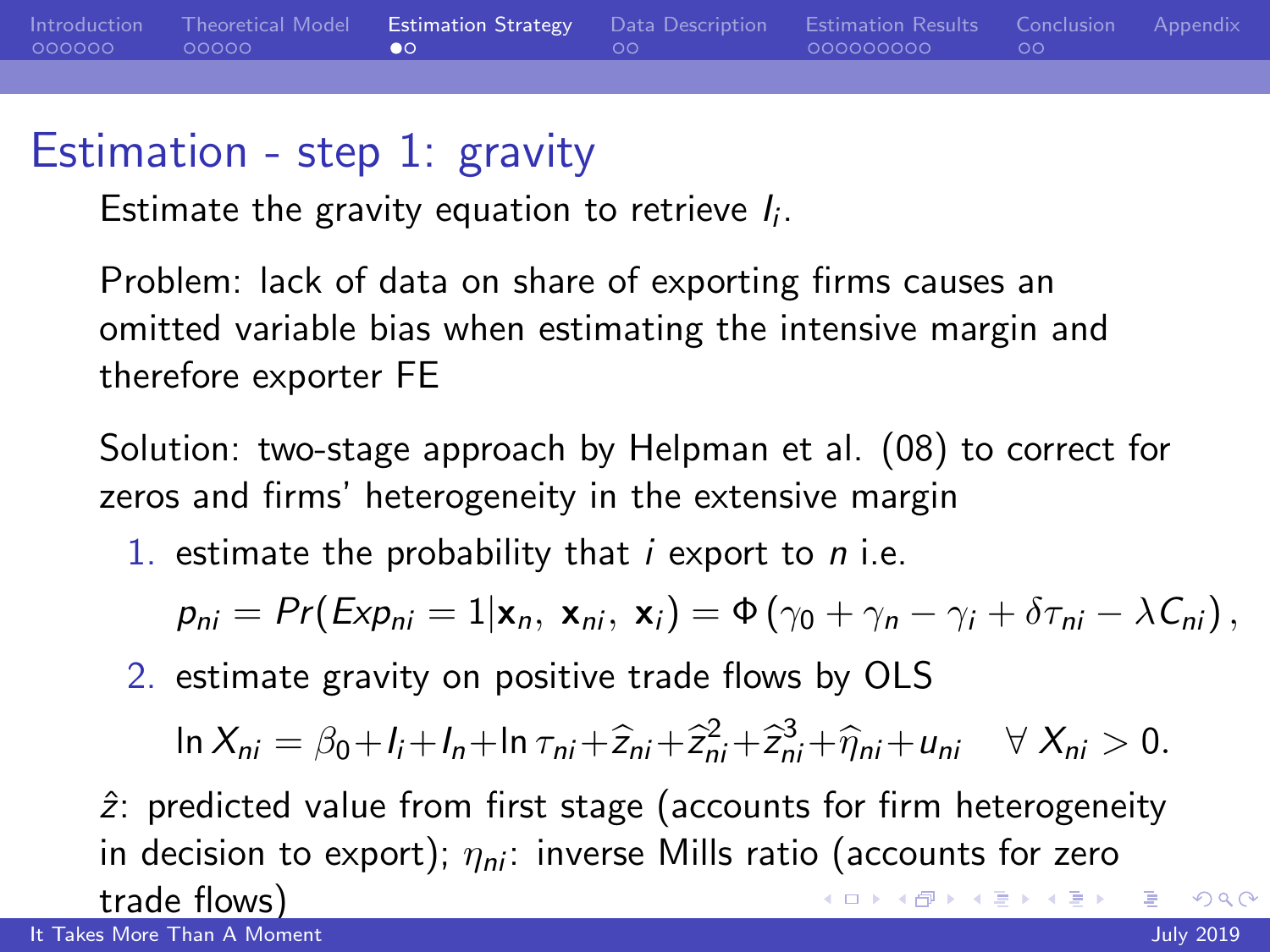<span id="page-13-0"></span>

|                      | Introduction Theoretical Model Estimation Strategy Data Description Estimation Results Conclusion Appendix |  |  |
|----------------------|------------------------------------------------------------------------------------------------------------|--|--|
| $000000$ 00000 00000 |                                                                                                            |  |  |
|                      |                                                                                                            |  |  |

## Estimation - step 2: FE and productivity distribution

With exporter FE, test two alternative hypothesis for TFP distribution: Pareto vs Lognormal

$$
\widehat{l_i} = \beta_0 + \beta_1 \ln M_i^e + \beta_2 Mean_i + \beta_3 Skew_i + \Gamma_i + e_i.
$$

#### Table: Testing hypothesis

|           | I heory                                                                                                    | <b>Empirical Model</b> |                  |  |  |
|-----------|------------------------------------------------------------------------------------------------------------|------------------------|------------------|--|--|
|           | <b>Comparative Statics</b>                                                                                 | Mean                   | <b>Skewness</b>  |  |  |
| Pareto    | $\frac{dI_i}{dk_i} < 0$ ; $\frac{dskew}{dk_i} > 0 \rightarrow$                                             | $\beta_2=0$            | $\beta_3 \neq 0$ |  |  |
| LogNormal | $\frac{dI_i}{d\mu_i} > 0$ ; $\frac{dI_i}{d\sigma^2}$ ;<br>$\frac{d\text{skew}}{d\sigma^2} > 0 \rightarrow$ | $\beta_2\neq 0$        | $\beta_3\neq 0$  |  |  |

つくい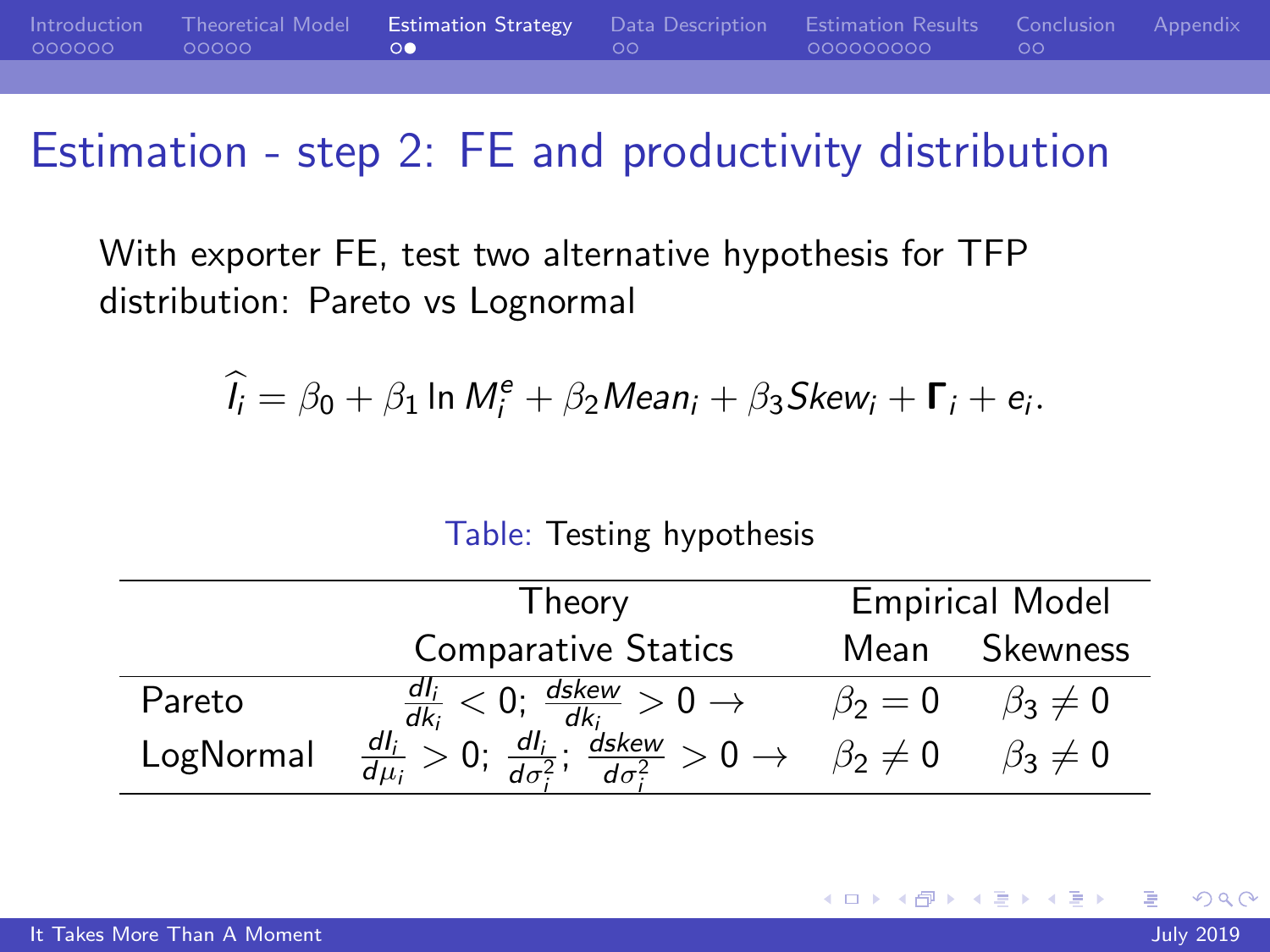<span id="page-14-0"></span>

|  | Introduction Theoretical Model Estimation Strategy Data Description Estimation Results Conclusion Appendix |  |  |
|--|------------------------------------------------------------------------------------------------------------|--|--|
|  |                                                                                                            |  |  |

#### Data sources

Gravity

- ▶ BACI database (CEPII), or OECD bilateral
- Gravity GeoDist (CEPII)
- $\triangleright$  RTA (Larch)

Productivity distribution

- $\triangleright$  CompNet database: comparable economic indicators for 18 EU countries. Main source: Central Banks and NSI micro level databases
- $\triangleright$  At the country-sector-year level, CompNet provides different moments of TFP distribution: unweighted average; median; coefficient of variation; 10th, 20th, 80th, and 90th percentiles; skewness
- $\blacktriangleright$  Two samples: full sample: all firms, 1996-2015 vs 20E sample: firms with more than 20 emplo[yee](#page-13-0)[s,](#page-15-0) [2](#page-13-0)[00](#page-14-0)[1](#page-15-0)[-](#page-13-0)[1](#page-14-0)[5](#page-15-0)

 $\Omega$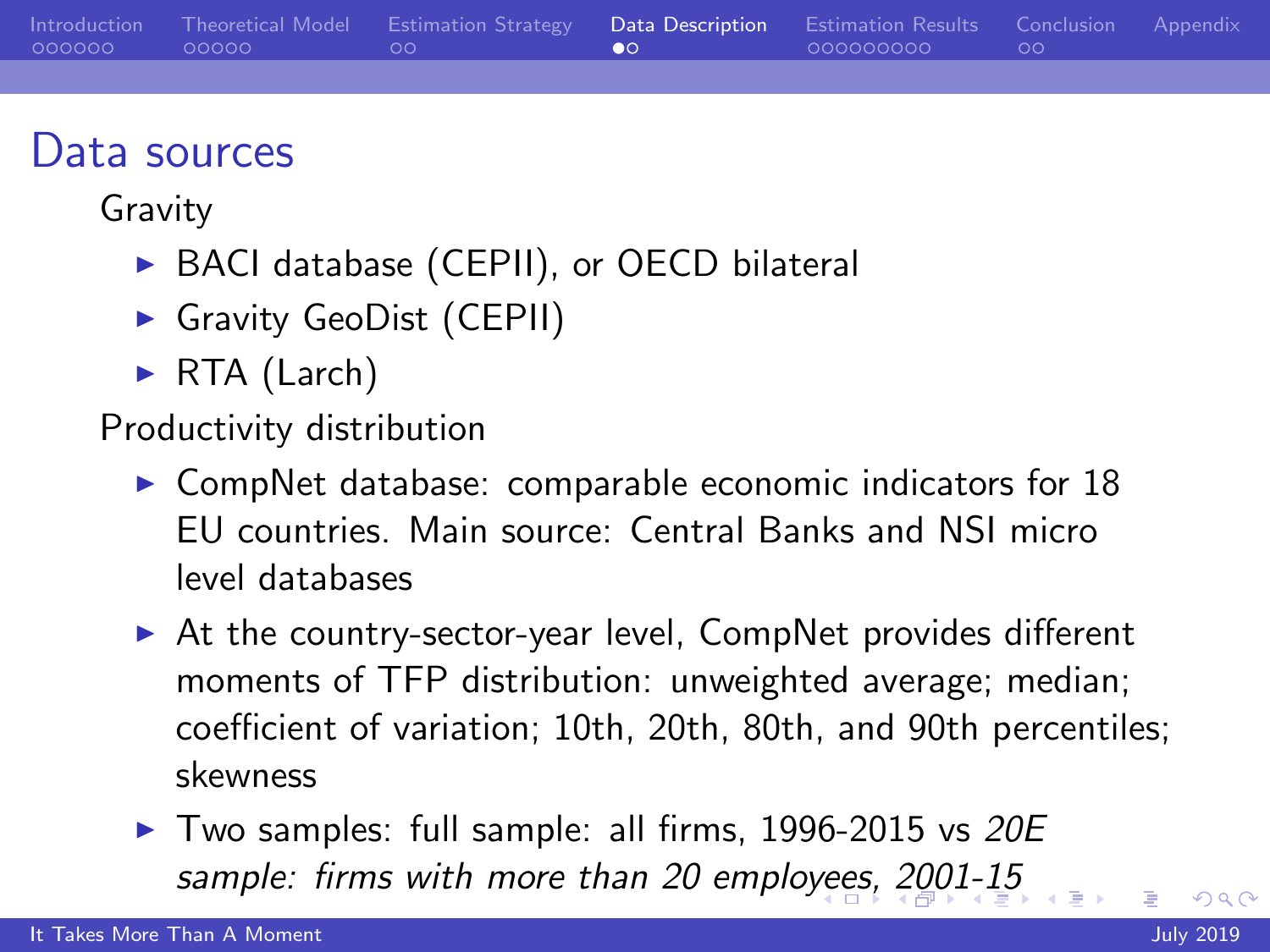<span id="page-15-0"></span>[Introduction](#page-1-0) [Theoretical Model](#page-7-0) [Estimation Strategy](#page-12-0) [Data Description](#page-14-0) [Estimation Results](#page-16-0) [Conclusion](#page-25-0) [Appendix](#page-27-0)  $000000$  $00000$  $\circ$ 000000000  $\circ$ 

## Data Source CompNet: 6th wave

- ▶ Countries: Belgium, Croatia, Czech Rep, Denmark, Finland, France, Germany, Hungary, Italy, Lithuania, Netherlands, Poland, Portugal, Romania, Slovakia, Slovenia, Spain and Sweden.
- $\triangleright$  Sectors: manufacturing sectors at NACE 2-digit rev.2 (with the exclusion of Coke and Petroleum 19, and Tobacco 12)
- $\blacktriangleright$  Time period: 2001-2015
- $\triangleright$  Productivity measured as labor productivity (value added per worker) and TFP (Olley-Pakes/Wooldridge procedure)
- $\triangleright$  We eliminate observational units that are obtained with less than 10 observations (at least 10 firms by sector, year, and country)
- $\blacktriangleright$  Unbalanced panel: about 4,000 obs

 $200$ 

∢ロ ▶ ∢何 ▶ ∢ ヨ ▶ ∢ ヨ ▶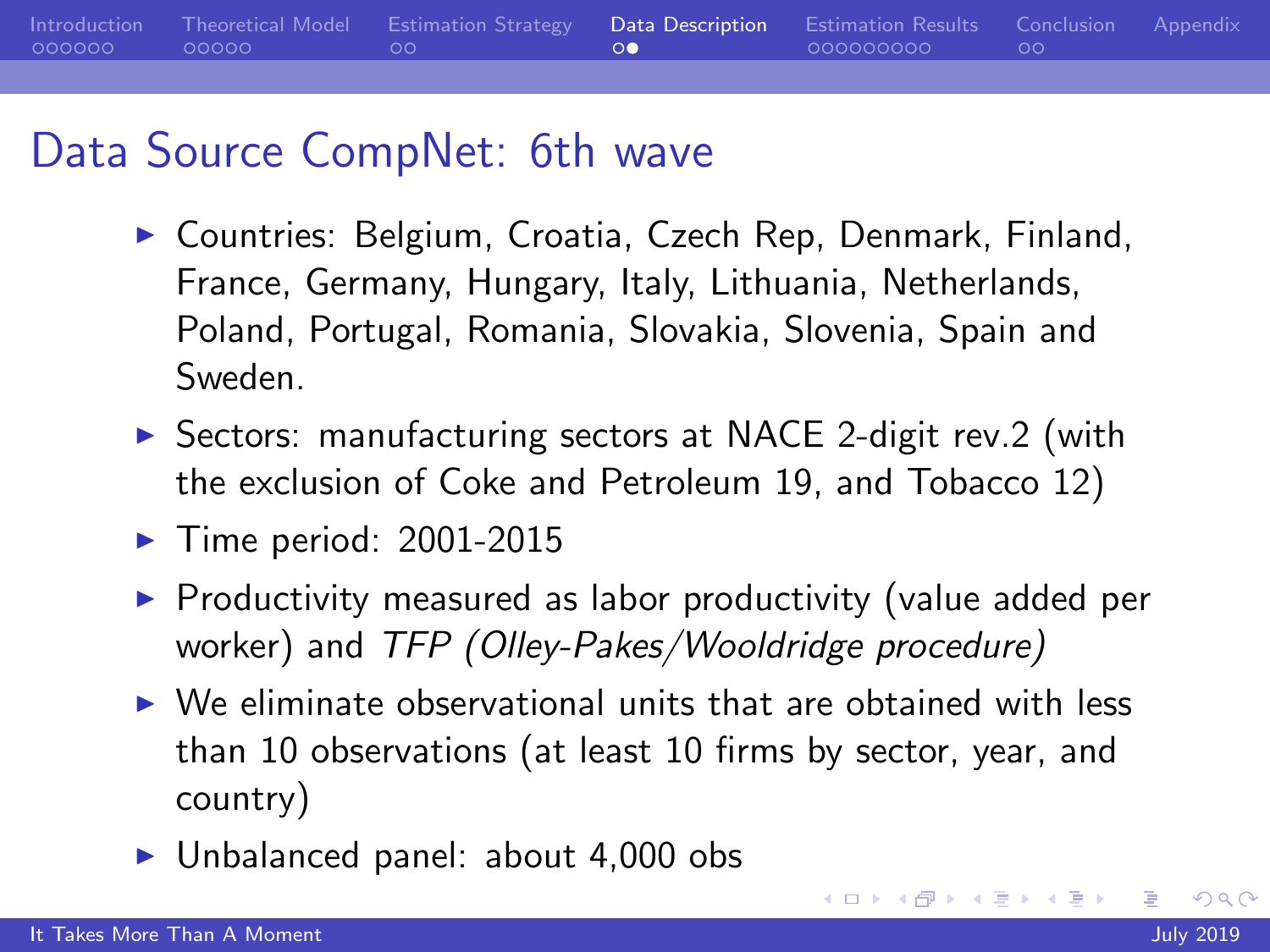#### <span id="page-16-0"></span>Gravity model: First stage

| Sector (NACE 2-digit) | 10          | 11          | 12          | 13          | 14          | 15          | 16          | 17          | 18          | 20          | 21          |
|-----------------------|-------------|-------------|-------------|-------------|-------------|-------------|-------------|-------------|-------------|-------------|-------------|
| In Distance           | $-0.962***$ | $-0.868***$ | $-0.908***$ | $-1.176***$ | $-1.032***$ | $-1.023***$ | $-1.205***$ | $-1.314***$ | $-1.078***$ | $-1.205***$ | $-1.018***$ |
|                       | (0.0653)    | (0.0393)    | (0.0281)    | (0.0514)    | (0.0430)    | (0.0405)    | (0.0452)    | (0.0507)    | (0.0319)    | (0.0660)    | (0.0379)    |
| Religion              | $-0.312***$ | $0.578***$  | $0.335***$  | 0.125       | $0.406***$  | $0.334***$  | $0.149*$    | $0.395***$  | $0.194***$  | $0.243**$   | $0.138*$    |
|                       | (0.102)     | (0.0784)    | (0.0556)    | (0.101)     | (0.0989)    | (0.0787)    | (0.0818)    | (0.0849)    | (0.0631)    | (0.106)     | (0.0755)    |
| Const.                | $11.10***$  | $14.63***$  | $11.90***$  | $10.63***$  | 7.473 ***   | 11.08***    | 12.27***    | $13.63***$  | 12.85***    | 11.87***    | $11.23***$  |
|                       | (0.801)     | (0.596)     | (0.393)     | (0.661)     | (0.506)     | (0.546)     | (0.578)     | (0.775)     | (0.397)     | (0.875)     | (0.553)     |
| Obs                   | 11.360      | 32.455      | 38,661      | 15.641      | 18,506      | 27.408      | 30.692      | 21.844      | 37.142      | 11.405      | 24,846      |
| Pseudo $R^2$          | 0.459       | 0.579       | 0.510       | 0.501       | 0.560       | 0.580       | 0.579       | 0.541       | 0.561       | 0.513       | 0.557       |
| Sector (NACE 2-digit) | 22          | 23          | 24          | 25          | 26          | 27          | 28          | 29          | 30          | 31          | 32          |
| In Distance           | $-1.250***$ | $-1.256***$ | $-1.185***$ | $-1.256***$ | $-0.930***$ | $-1.240***$ | $-1.217***$ | $-1.006***$ | $-0.981***$ | $-1.154***$ | $-0.977***$ |
|                       | (0.0580)    | (0.0463)    | (0.0452)    | (0.0506)    | (0.0601)    | (0.0743)    | (0.0650)    | (0.0488)    | (0.0369)    | (0.0416)    | (0.0582)    |
| Religion              | $0.168*$    | $-0.137*$   | $0.208**$   | $0.165*$    | $0.447***$  | $0.318***$  | $0.404***$  | $0.409***$  | $0.275***$  | $0.151*$    | $0.182*$    |
|                       | (0.101)     | (0.0779)    | (0.0917)    | (0.0986)    | (0.0995)    | (0.105)     | (0.122)     | (0.0904)    | (0.0601)    | (0.0775)    | (0.103)     |
| Const.                | $9.331***$  | 8.493***    | $11.56***$  | 9.815***    | $7.463***$  | $9.357***$  | $10.39***$  | $10.25***$  | 7.345***    | $7.741***$  | 7.188***    |
|                       | (0.771)     | (0.539)     | (0.833)     | (0.562)     | (0.899)     | (0.862)     | (0.887)     | (0.620)     | (0.473)     | (0.495)     | (0.747)     |
| Obs                   | 17,438      | 19,205      | 21.770      | 15,650      | 10,053      | 11,909      | 9.382       | 24,518      | 26,659      | 30,333      | 13,997      |
| Pseudo $R^2$          | 0.602       | 0.583       | 0.592       | 0.579       | 0.565       | 0.624       | 0.547       | 0.613       | 0.535       | 0.624       | 0.544       |

a

 $299$ 

目

**K ロト K 御 ト K 君 ト K 君 ト**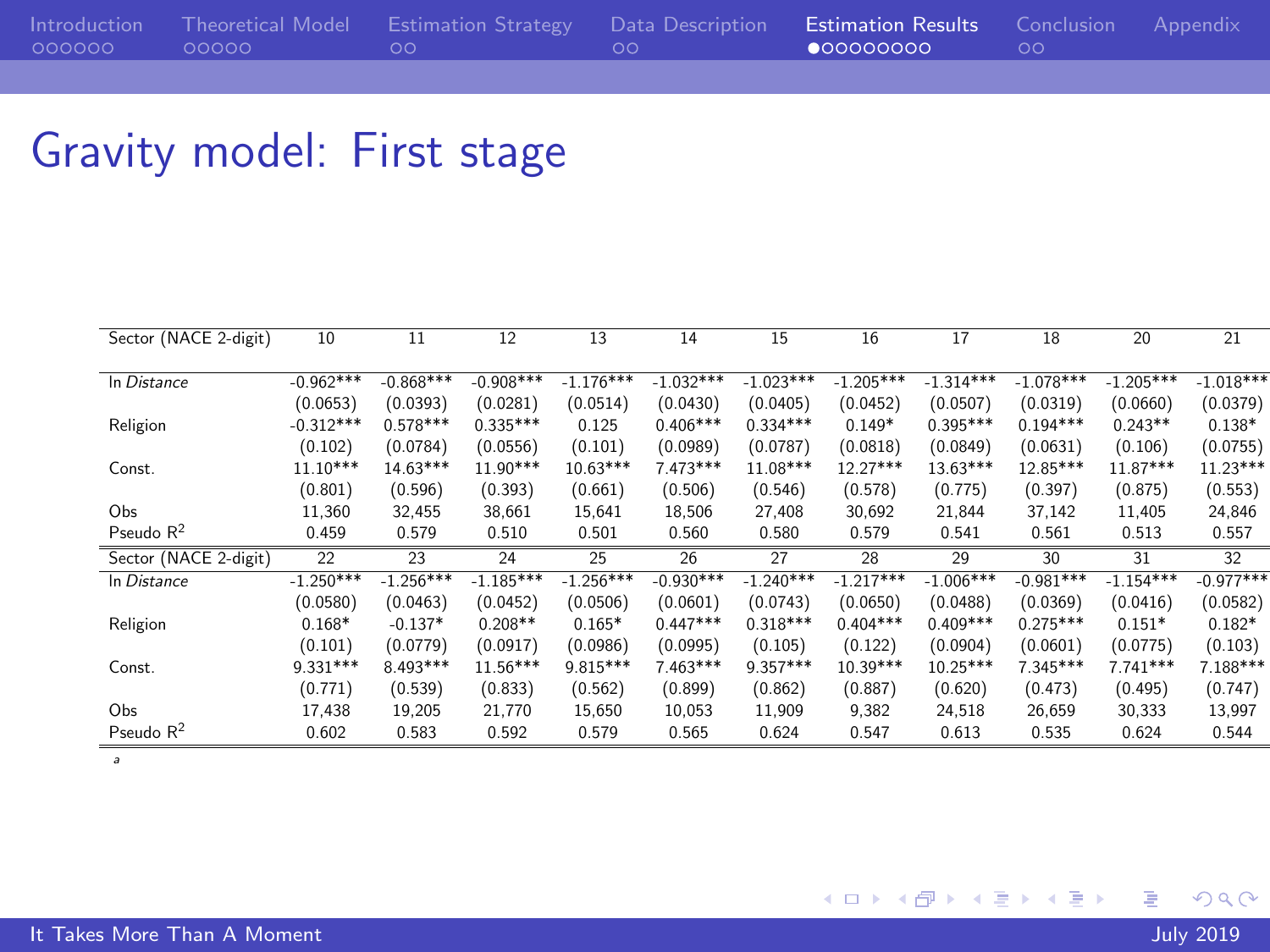## Gravity model: Second stage

| Sector (NACE 2-digit) | 10          | 11          | 12          | 13          | 14          | 15          | 16          | 17          | 18          | 20          | 21          |
|-----------------------|-------------|-------------|-------------|-------------|-------------|-------------|-------------|-------------|-------------|-------------|-------------|
| In Distance           | $-1.288***$ | $-1.067***$ | $-0.973***$ | $-1.233***$ | $-1.278***$ | $-1.111***$ | $-1.452***$ | $-1.541***$ | $-1.109***$ | $-1.373***$ | $-0.829***$ |
|                       | (0.0275)    | (0.0322)    | (0.156)     | (0.0242)    | (0.0274)    | (0.0255)    | (0.0286)    | (0.0255)    | (0.0463)    | (0.0229)    | (0.0233)    |
| Cons.                 | 14.93***    | $14.54***$  | 17.24 ***   | $16.41***$  | 19.10***    | 15.51***    | 15 22***    | 22.97***    | $10.27***$  | $18.35***$  | $11.11***$  |
|                       | (0.488)     | (0.471)     | (1.367)     | (0.481)     | (0.479)     | (0.394)     | (0.362)     | (0.261)     | (0.662)     | (0.676)     | (0.442)     |
| Obs                   | 37.114      | 29.591      | 16.797      | 36.387      | 35.492      | 32.722      | 32.203      | 33.127      | 12.473      | 37.005      | 31.610      |
| R <sup>2</sup>        | 0.808       | 0.773       | 0.535       | 0.828       | 0.823       | 0.792       | 0.762       | 0.785       | 0.608       | 0.849       | 0.802       |
| Sector (NACE 2-digit) | 22          | 23          | 24          | 25          | 26          | 27          | 28          | 29          | 30          | 31          | 32          |
| In Distance           | $-1.413***$ | $-1.442***$ | $-1.509***$ | $-1.339***$ | $-1.000***$ | $-1.173***$ | $-1.108***$ | $-1.407***$ | $-1.087***$ | $-1.330***$ | $-0.997***$ |
|                       | (0.0203)    | (0.0238)    | (0.0300)    | (0.0209)    | (0.0180)    | (0.0181)    | (0.0185)    | (0.0270)    | (0.0303)    | (0.0225)    | (0.0195)    |
| Cons.                 | 21.78***    | $17.76***$  | 21.81***    | 24.20***    | $16.29***$  | 24.19***    | 21.77***    | 15 24***    | 15.02***    | 25.52***    | $15.99***$  |
|                       | (0.215)     | (0.529)     | (0.307)     | (0.249)     | (0.436)     | (0.459)     | (0.701)     | (0.430)     | (0.603)     | (0.513)     | (0.475)     |
| Obs                   | 35.970      | 34.581      | 33.707      | 35.788      | 37.062      | 36.843      | 37.092      | 33.879      | 32.935      | 31.380      | 36,162      |
| R <sup>2</sup>        | 0.873       | 0.846       | 0.799       | 0.874       | 0.879       | 0.872       | 0.899       | 0.841       | 0.715       | 0.842       | 0.866       |

a OLS regression. Dependent variable: log of export value. Importer-Year and Exporter-Year fixed effects included. Standard errors are clustered at exporter-yea level and are reported in parenthesis. Significance level: \* 0.10<sup>&</sup>gt; value \*\* 0.05<sup>&</sup>gt; value \*\*\* 0.01<sup>&</sup>gt; value.

目

メロトメ部 トメミトメミト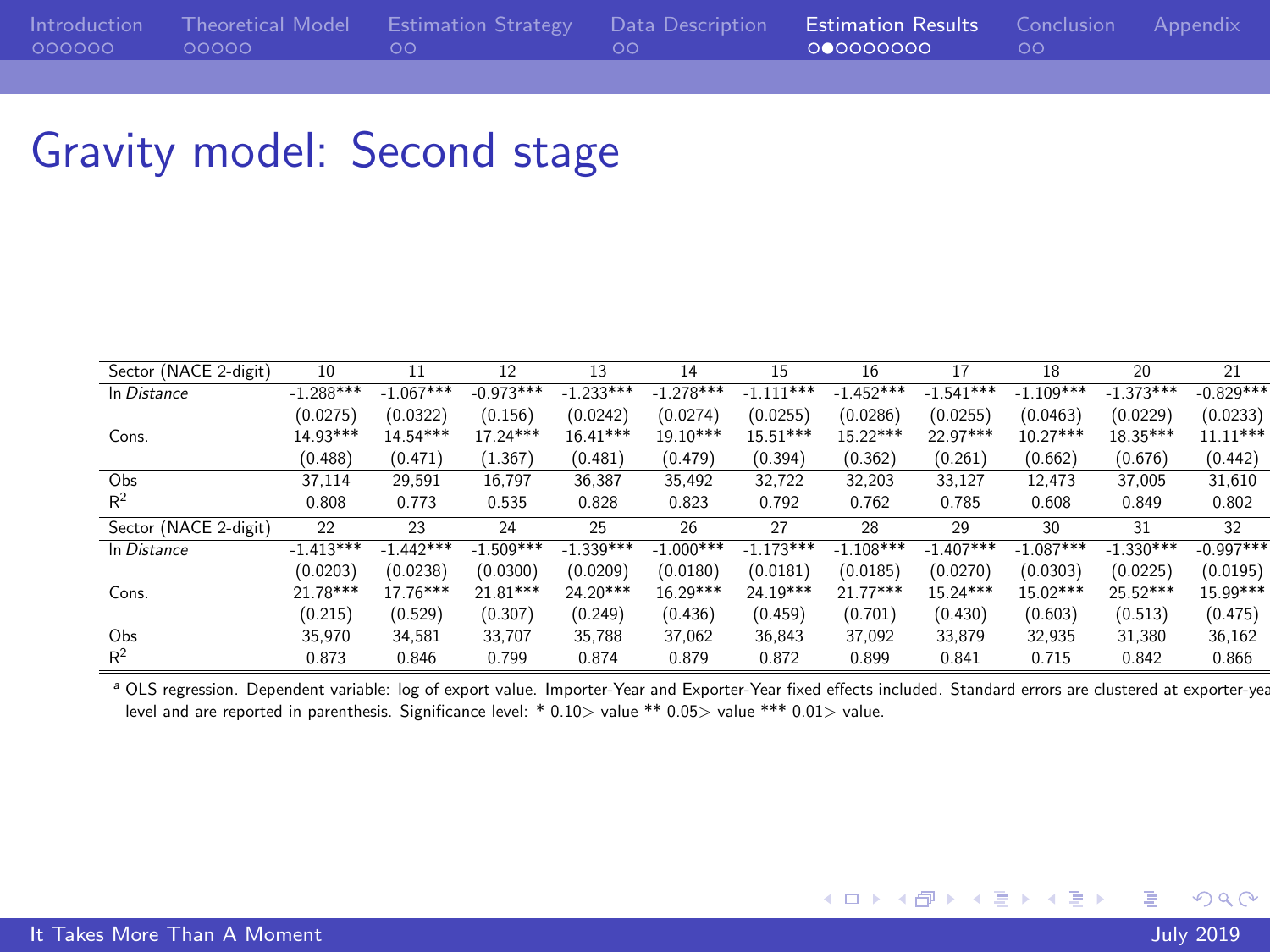



- <span id="page-18-0"></span> $\blacktriangleright$  Fixed effects descriptive statistics  $\left($  [here](#page-27-1)
- $\blacktriangleright$  Fixed effects vs trade balance  $\rule{1em}{0.15mm}$  [here](#page-28-0)

 $299$ 

目

メロトメ 御 トメ 君 トメ 君 ト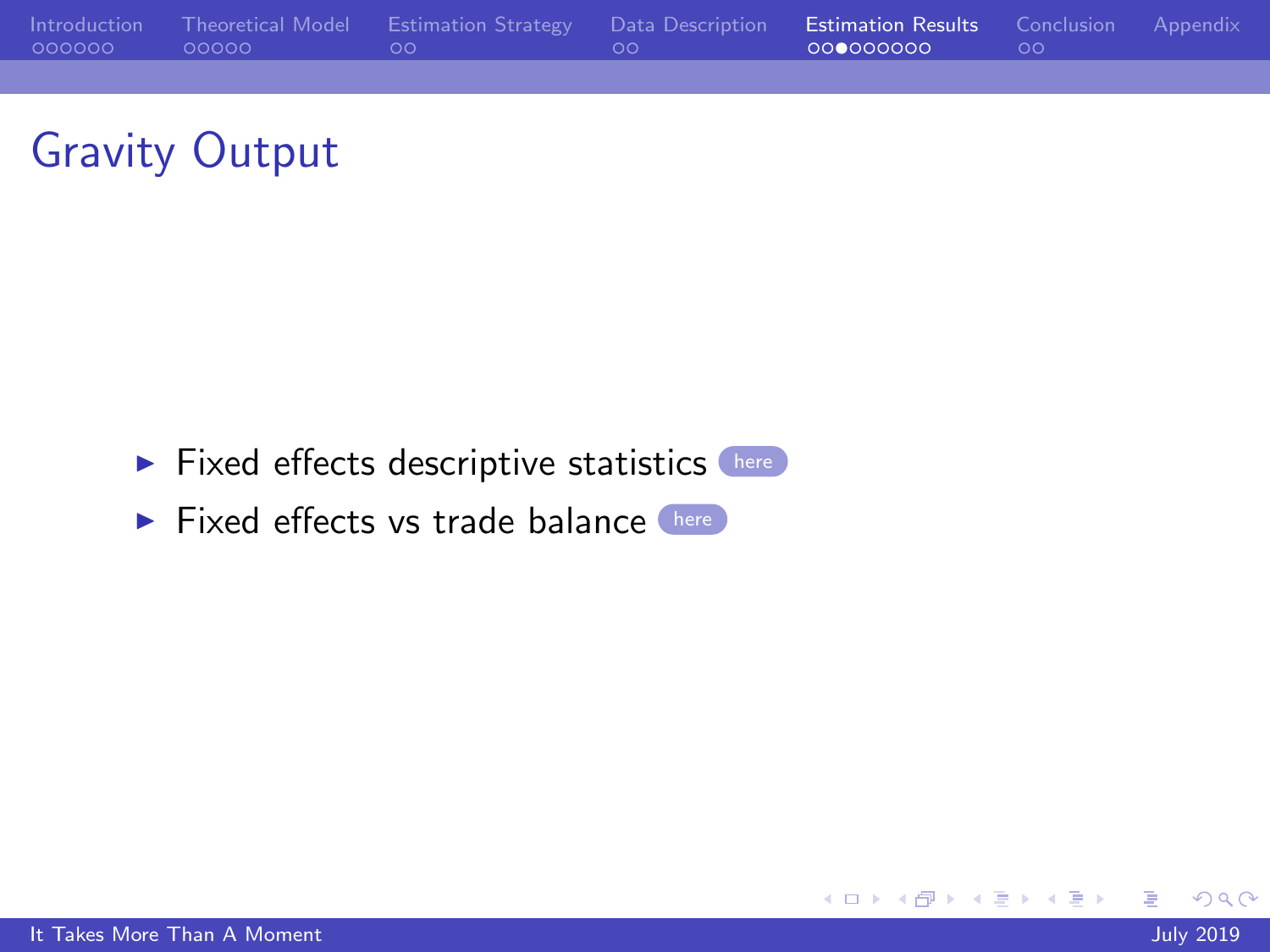|                            | Introduction Theoretical Model Estimation Strategy Data Description Estimation Results Conclusion Appendix |               |  |
|----------------------------|------------------------------------------------------------------------------------------------------------|---------------|--|
| $000000$ $00000$ $00$ $00$ | <b><i>CONTRACTOR COMMAND</i></b>                                                                           | 0000000000 00 |  |

#### TFP distribution: Pareto vs LogNormal

We need parameters k and  $y_M$  (Pareto) and  $\mu \sigma$  (LogNormal). CompNet provides both sample mean  $m$  and standard deviation  $s$ (of variables in levels). Following Head (2016), we can define

$$
k_i = 1 + \sqrt{1 + m_i^2/v_i}
$$
  

$$
y_{M,i} = m_i(k_i - 1)/k_i.
$$

| Head (2016)                      | Lognormal Properties                                                                                                                                          |
|----------------------------------|---------------------------------------------------------------------------------------------------------------------------------------------------------------|
| $\mu_i = \ln m_i - \sigma_i^2/2$ | $\frac{1}{2} \sigma_i = \sqrt{\ln(m_i^2 + v_i) - 2 \ln m_i}$ Dispersion= $\frac{e^{\mu_i + \sigma_i^2/2}}{e^{\mu_i}} = e^{\sigma_i^2/2}$<br>$P50 = e^{\mu_i}$ |

 $\Omega$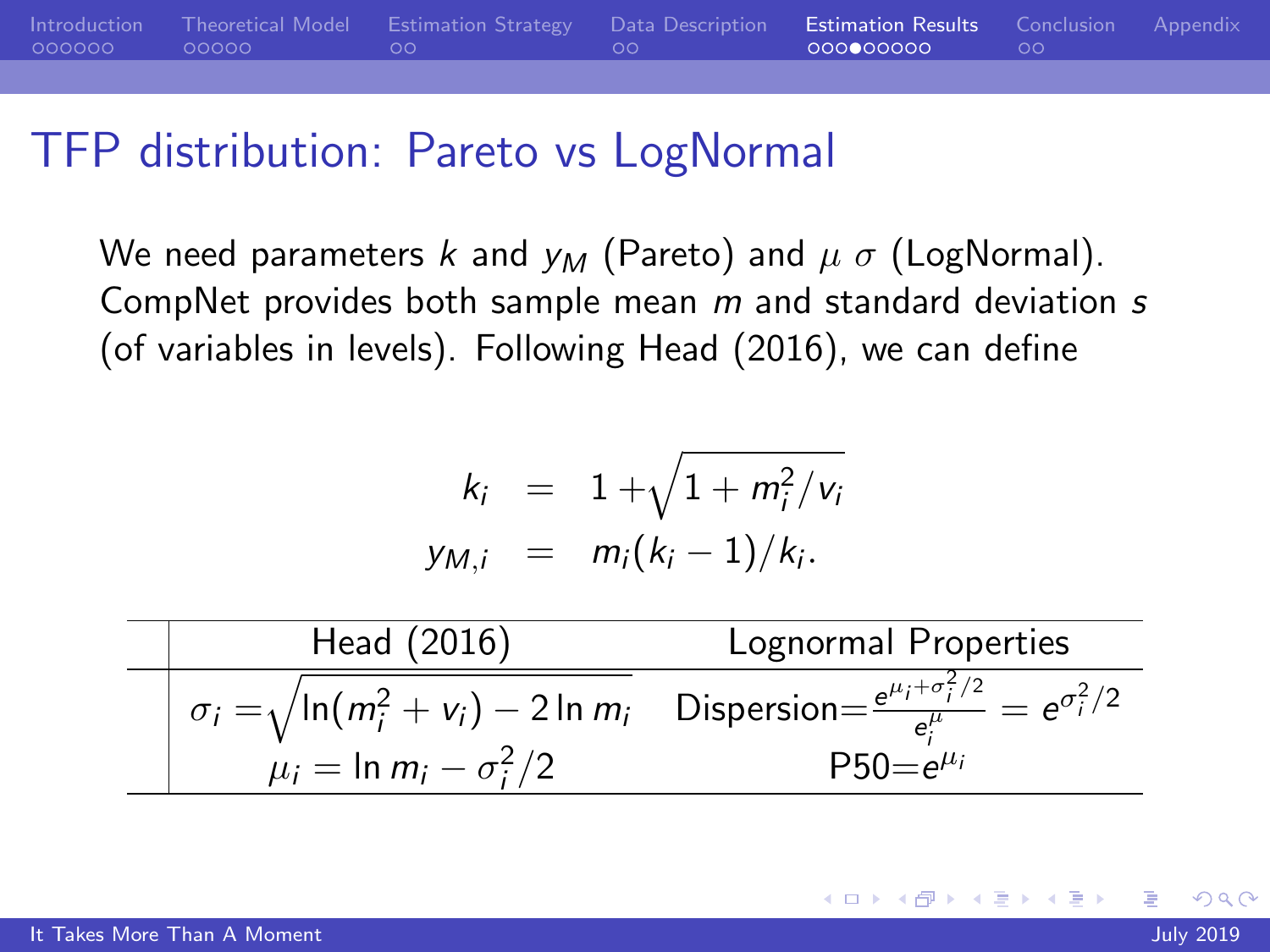|                   | Introduction Theoretical Model Estimation Strategy Data Description Estimation Results Conclusion Appendix              |                      |  |
|-------------------|-------------------------------------------------------------------------------------------------------------------------|----------------------|--|
| adaada adaaa - ad | <u>in the community of the community of the community of the community of the community of the community of the com</u> | <b>COOOOOOOOO OO</b> |  |
|                   |                                                                                                                         |                      |  |

#### Testing Pareto: baseline

|             | (1)          | (2)       | (3)          | (4)          | (5)         | (6)         |
|-------------|--------------|-----------|--------------|--------------|-------------|-------------|
|             | Exp. FE      | Exp. FE   | Exp. FE      | Exp. FE      | Exp. FE     | Exp. FE     |
| k(TFP)      | $-.20902***$ |           | $-.20196***$ | $-.20141***$ |             |             |
|             | (.02407)     |           | (.02302)     | (.02295)     |             |             |
| Skew(TFP)   |              | .03827*** |              |              | $.03204**$  | $.03082**$  |
|             |              | (.01481)  |              |              | (.01515)    | (.01522)    |
| $y_M$ (TFP) |              |           | $.00037***$  |              | $.00055***$ |             |
|             |              |           | $(9.2e-05)$  |              | $(9.9e-05)$ |             |
| Mean(TFP)   |              |           |              | $.00021***$  |             | .00032 ***  |
|             |              |           |              | $(5.1e-05)$  |             | $(5.7e-05)$ |
| In N.Firms  | .77433 ***   | .71377*** | .77292***    | .77265***    | .71526***   | $.71522***$ |
|             | (.02396)     | (.03011)  | (.02396)     | (.02396)     | (.03025)    | (.03024)    |
| Cons.       | 1.5563***    | 1.1996*** | 1.5293***    | 1.5329 ***   | 1.1826 ***  | 1.1907***   |
|             | (.17737)     | (.20619)  | (.17562)     | (.17545)     | (.2064)     | (.20617)    |
| Obs.        | 4153         | 4153      | 4153         | 4153         | 4153        | 4153        |
| $R^2$       | .97181       | .97067    | .97187       | .97187       | .97081      | .97081      |

<sup>a</sup> Country, Sector and Year fixed effects included. Bootstrapped SE (500 reps) reported in parenthesis

4日下

4 伊 ト 4

ヨメ メヨメ

э

 $299$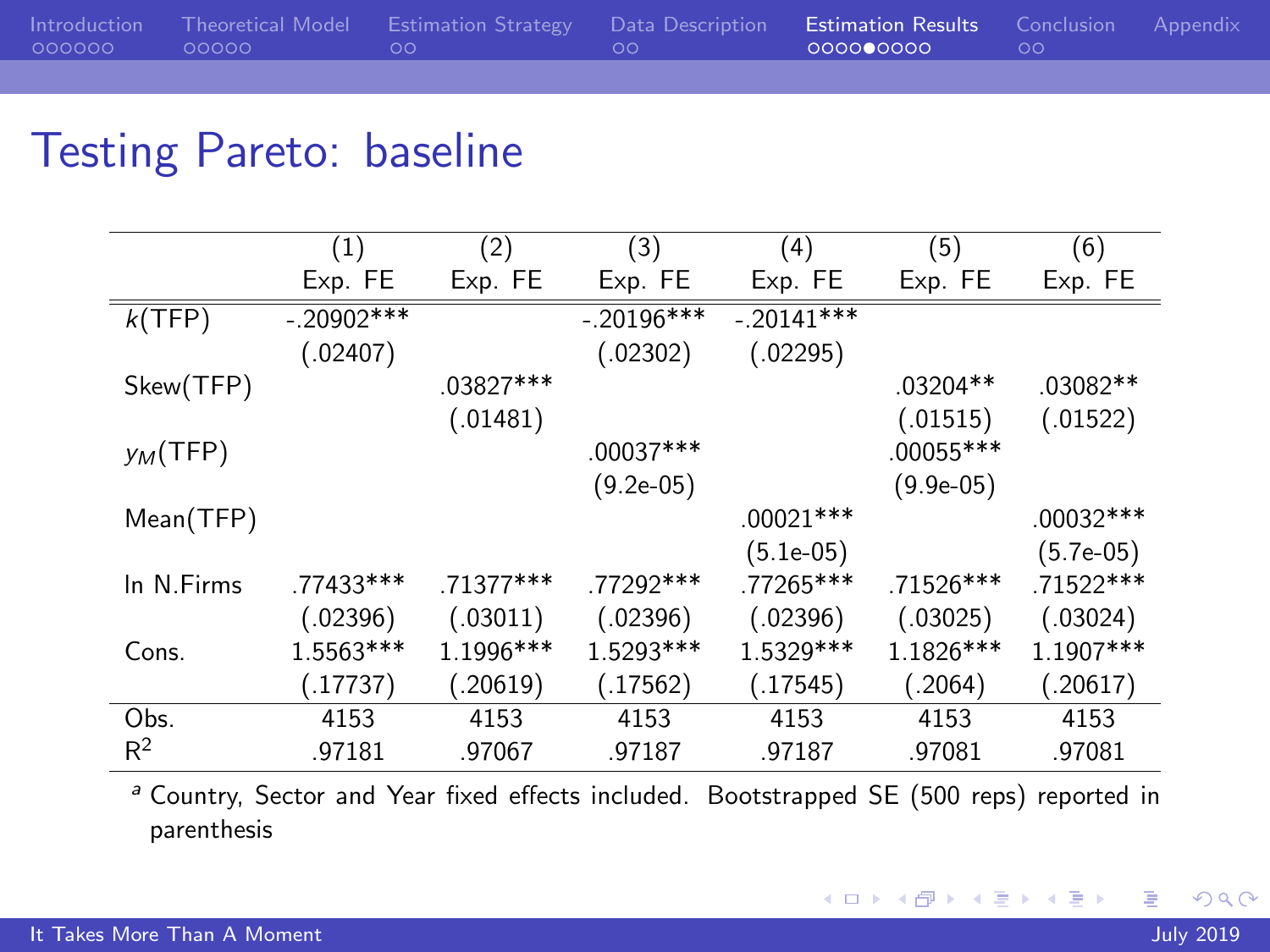|              | Introduction Theoretical Model Estimation Strategy Data Description Estimation Results Conclusion Appendix |           |      |  |
|--------------|------------------------------------------------------------------------------------------------------------|-----------|------|--|
| 000000 00000 | <u>in the second community of the community of the second second</u>                                       | 000000000 | ം ററ |  |

#### Testing LogNormal: baseline

|                  | (1)         | (2)         | (3)         | (4)        | (5)        |
|------------------|-------------|-------------|-------------|------------|------------|
|                  | Exp. FE     | Exp. FE     | Exp. FE     | Exp. FE    | Exp. FE    |
| $\mu$ (TFP)      | $.07146***$ |             |             | .08132 *** |            |
|                  | (.01705)    |             |             | (.01554)   |            |
| In $P50(TFP)$    |             | .07327***   | .07736***   |            | .08243***  |
|                  |             | (.01722)    | (.01667)    |            | (.01587)   |
| $\sigma^2$ (TFP) | $.14606**$  | $.14846***$ |             |            |            |
|                  | (.05785)    | (.0576)     |             |            |            |
| Dis(TFP)         |             |             | .08321**    |            |            |
|                  |             |             | (.03939)    |            |            |
| Skew(TFP)        |             |             |             | $.03165**$ | $.03051**$ |
|                  |             |             |             | (.01529)   | (.01539)   |
| In N.Firms       | .7248***    | .72473 ***  | $.72461***$ | .71964***  | .71962 *** |
|                  | (.03044)    | (.03044)    | (.03054)    | (.03064)   | (.03066)   |
| Cons.            | .88119***   | .87643 ***  | .8753***    | .85408 *** | .85537***  |
|                  | (.22559)    | (.22608)    | (.22649)    | (.22368)   | (.22442)   |
| Obs.             | 4153        | 4153        | 4153        | 4153       | 4153       |
| $R^2$            | .97087      | .97088      | .97086      | .97089     | .97088     |

<sup>a</sup> Country, Sector and Year fixed effects included. Bootstrapped SE (500 reps) reported in parenthesis

つくへ

E

경기 지경기

**K ロ ▶ K 伊 ▶ K**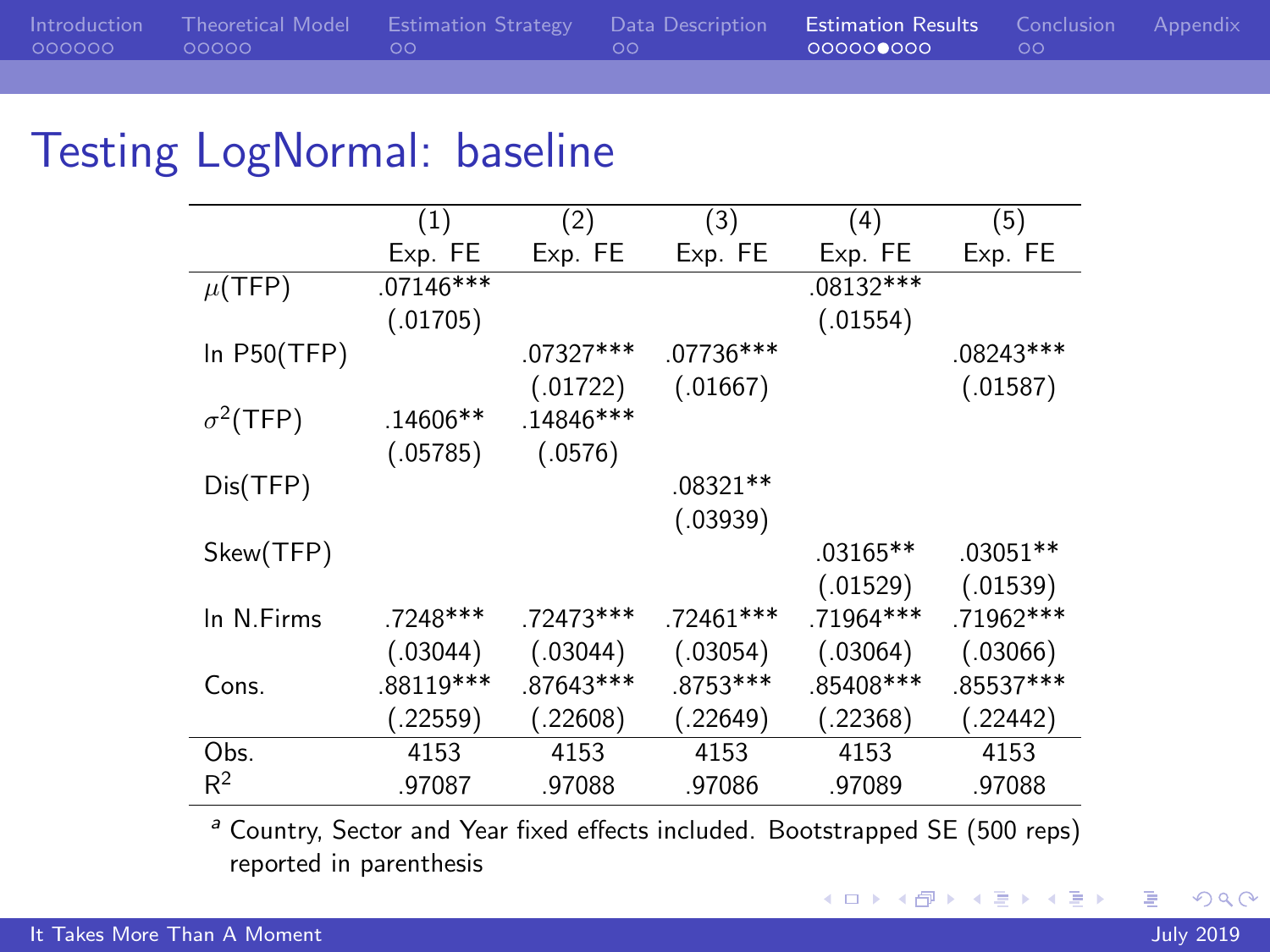|              | Introduction Theoretical Model Estimation Strategy Data Description Estimation Results Conclusion Appendix                                                                                                                           |           |  |
|--------------|--------------------------------------------------------------------------------------------------------------------------------------------------------------------------------------------------------------------------------------|-----------|--|
| 000000 00000 | <u>in the second companies and companies and companies and companies are companied and companies and companies and companies and companies are companies and companies are companies and companies are companies and companies a</u> | 000000000 |  |

## Robustness Pareto: different FEs

|                     | (1)          | (2)          | (3)          | (4)          | (5)          | (6)          |
|---------------------|--------------|--------------|--------------|--------------|--------------|--------------|
|                     | Exp. FE      | Exp. FE      | Exp. FE      | Exp. FE      | Exp. FE      | Exp. FE      |
| k(TFP)              | $-.20196***$ | $-.20141***$ | $-.21187***$ | $-.21128***$ | $-.19871***$ | $-.19814***$ |
|                     | (.02545)     | (.0242)      | (.02816)     | (.02674)     | (.02705)     | (.02727)     |
| $y_M$ (TFP)         | .00037***    |              | .00033***    |              | .00037***    |              |
|                     | $(9.4e-05)$  |              | $(9.4e-05)$  |              | $(9.9e-05)$  |              |
| Mean(TFP)           |              | $.00021***$  |              | .00019 ***   |              | $.00021***$  |
|                     |              | $(5.6e-05)$  |              | $(5.6e-05)$  |              | $(5.3e-05)$  |
| In N.Firms          | .77292***    | .77265***    | .78163***    | .78138***    | $.76621***$  | .76594***    |
|                     | (.03778)     | (.035)       | (.03821)     | (.03528)     | (.03632)     | (.03491)     |
| Cons.               | 1.5293***    | 1.5329 ***   | 1.8578***    | 1.8605***    | $1.71***$    | 1.7136***    |
|                     | .24027)      | (.22846)     | (.24474)     | (.23729)     | (.41768)     | (.41503)     |
| Obs.                | 4153         | 4153         | 4153         | 4153         | 4153         | 4153         |
| $R^2$               | .97187       | .97187       | .97267       | .97267       | .97412       | .97412       |
| Year F.E.           | yes          | yes          | no           | no           | no           | no           |
| Sector F.E.         | yes          | yes          | yes          | yes          | no           | no           |
| Country F.E.        | yes          | yes          | no           | no           | yes          | yes          |
| Country x Year F.E. | no           | no           | yes          | yes          | no           | no           |
| Sector x Year F.E.  | no           | no           | no           | no           | yes          | yes          |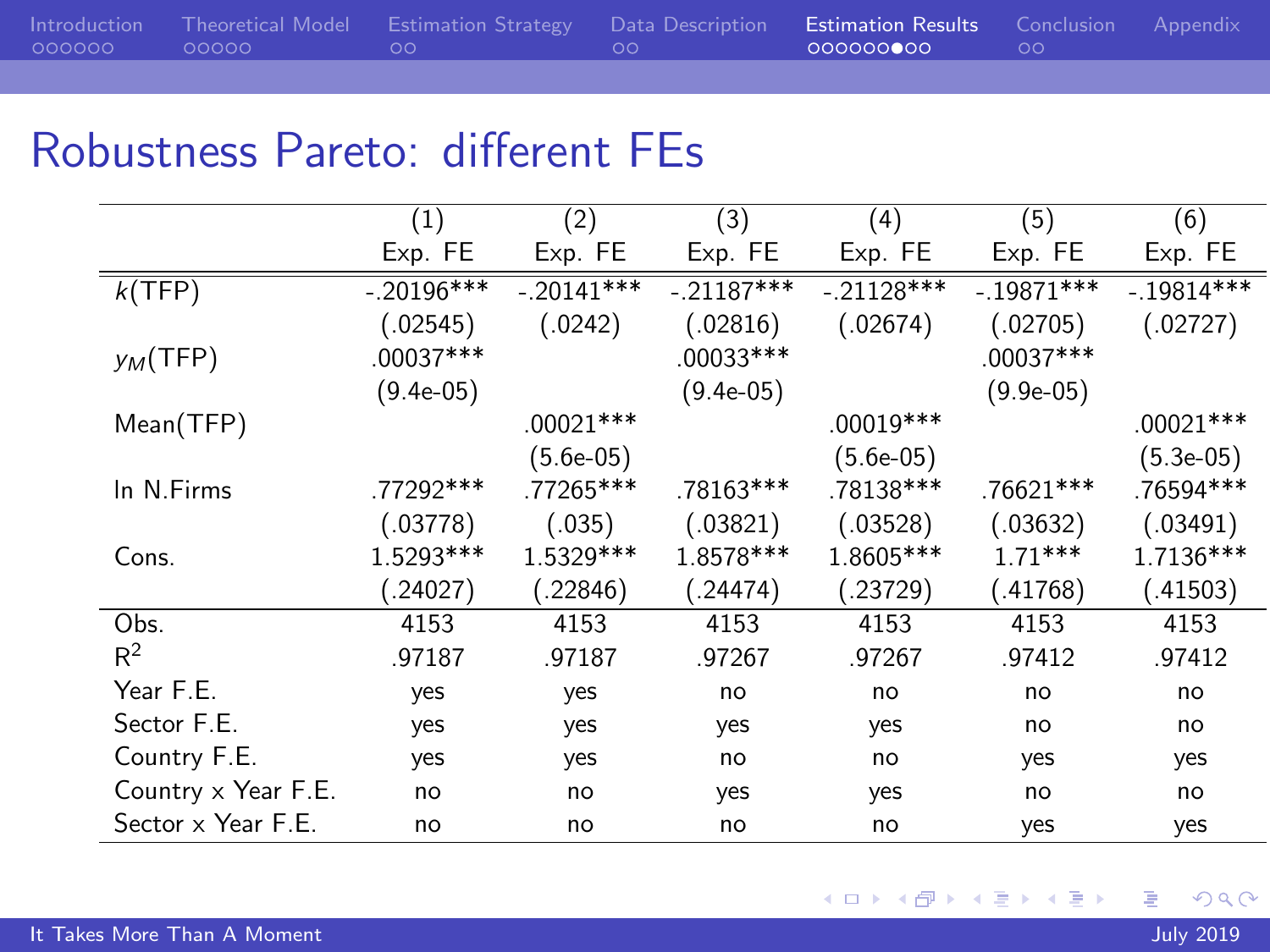| 000000 00000<br>000000000<br><u>in the community of the community of the community of the community of the community of the community of the community of the community of the community of the community of the community of the community of the community </u><br>$\sim$ 00 $\sim$<br>$\sim$ 00 $\sim$ |  | Introduction Theoretical Model Estimation Strategy Data Description Estimation Results Conclusion Appendix |  |  |
|-----------------------------------------------------------------------------------------------------------------------------------------------------------------------------------------------------------------------------------------------------------------------------------------------------------|--|------------------------------------------------------------------------------------------------------------|--|--|
|                                                                                                                                                                                                                                                                                                           |  |                                                                                                            |  |  |

## Robustness Lognormal: different FEs

|                     | (1)         | (2)         | (3)         |
|---------------------|-------------|-------------|-------------|
|                     | Exp. FE     | Exp. FE     | Exp. FE     |
| $\sigma^2$ (TFP)    | $.14606**$  | .18092***   | .15337**    |
|                     | (.06056)    | (.06388)    | (.06208)    |
| $\mu$ (TFP)         | $.07146***$ | $.06063***$ | $.07262***$ |
|                     | (.01742)    | (.01792)    | (.0181)     |
| In N.Firms          | .7248***    | .73149***   | .72002***   |
|                     | (.04188)    | (.04233)    | (.03927)    |
| Cons.               | .88119 ***  | 1.2222***   | $1.043**$   |
|                     | (.2772)     | (.2773)     | (.46282)    |
| Obs.                | 4153        | 4153        | 4153        |
| $R^2$               | .97087      | .9716       | .97322      |
| Year F.E.           | yes         | no          | no          |
| Sector F.E.         | yes         | yes         | no          |
| Country F.E.        | yes         | no          | yes         |
| Country x Year F.E. | no          | yes         | no          |
| Sector x Year F.E.  | no          | no          | yes         |

4日下

E

Ξ 어서 동시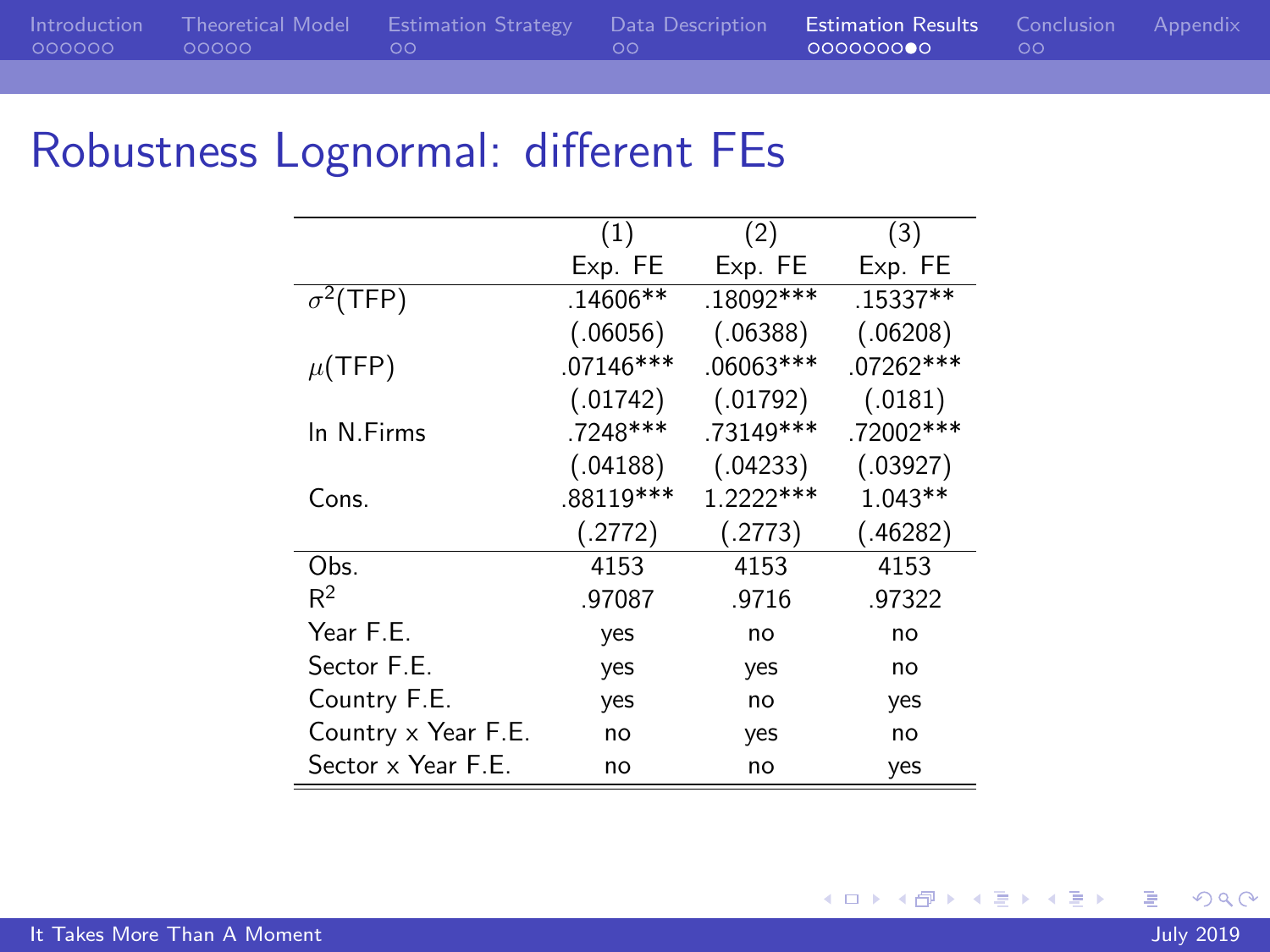|              | Introduction Theoretical Model Estimation Strategy Data Description Estimation Results Conclusion Appendix                                                                                                                                               |                 |  |
|--------------|----------------------------------------------------------------------------------------------------------------------------------------------------------------------------------------------------------------------------------------------------------|-----------------|--|
| 000000 00000 | <u>in the community of the community of the community of the community of the community of the community of the community of the community of the community of the community of the community of the community of the community </u><br>$\sim$ 00 $\sim$ | 000000000 00 00 |  |

## Robustness: Dyadic Gravity

- <span id="page-24-0"></span> $\blacktriangleright$  Pareto [here](#page-29-0)
- **I** LogNormal [here](#page-30-0)
- $\blacktriangleright$  Pareto with different FEs [here](#page-31-0)
- **In LogNormal with different FEs** [here](#page-32-1)

 $200$ 

∍

 $\sim$   $\sim$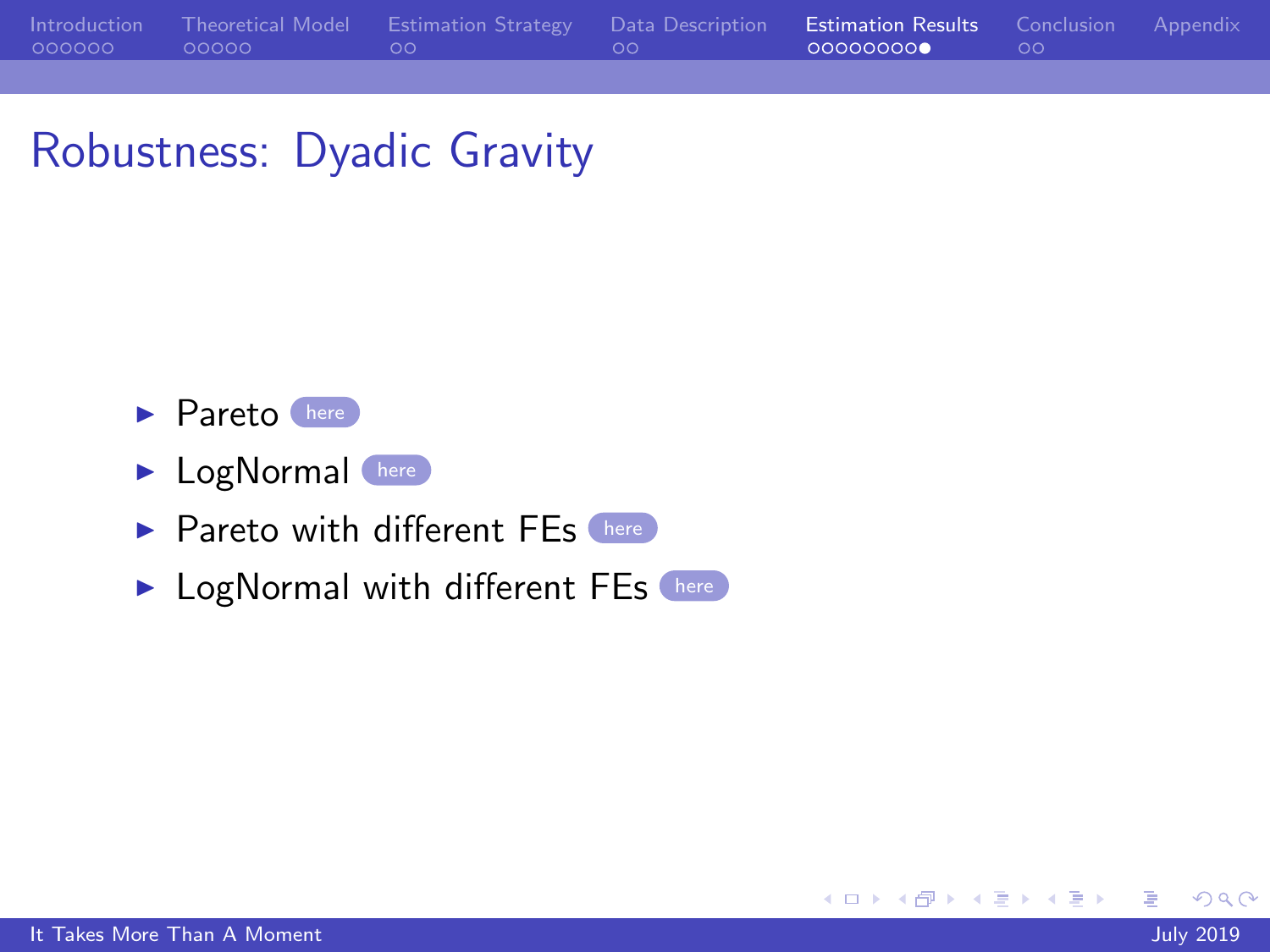<span id="page-25-0"></span>

|                                 | Introduction Theoretical Model Estimation Strategy Data Description Estimation Results Conclusion Appendix |  |  |
|---------------------------------|------------------------------------------------------------------------------------------------------------|--|--|
| $000000$ $00000$ $00$ $00$ $00$ |                                                                                                            |  |  |
|                                 |                                                                                                            |  |  |

#### Conclusions

- $\triangleright$  We provide an analytical framework to reconcile micro level characteristics (productivity) and aggregate outcomes export
- $\triangleright$  We show that LogNormal distribution describes better productivity distribution (it has important consequences for welfare analysis)
- $\triangleright$  Our framework is relatively parsimonious in terms of data: not necessary the full population but only moments
- $\triangleright$  Prominence of skewness for aggregate outcomes

 $\Omega$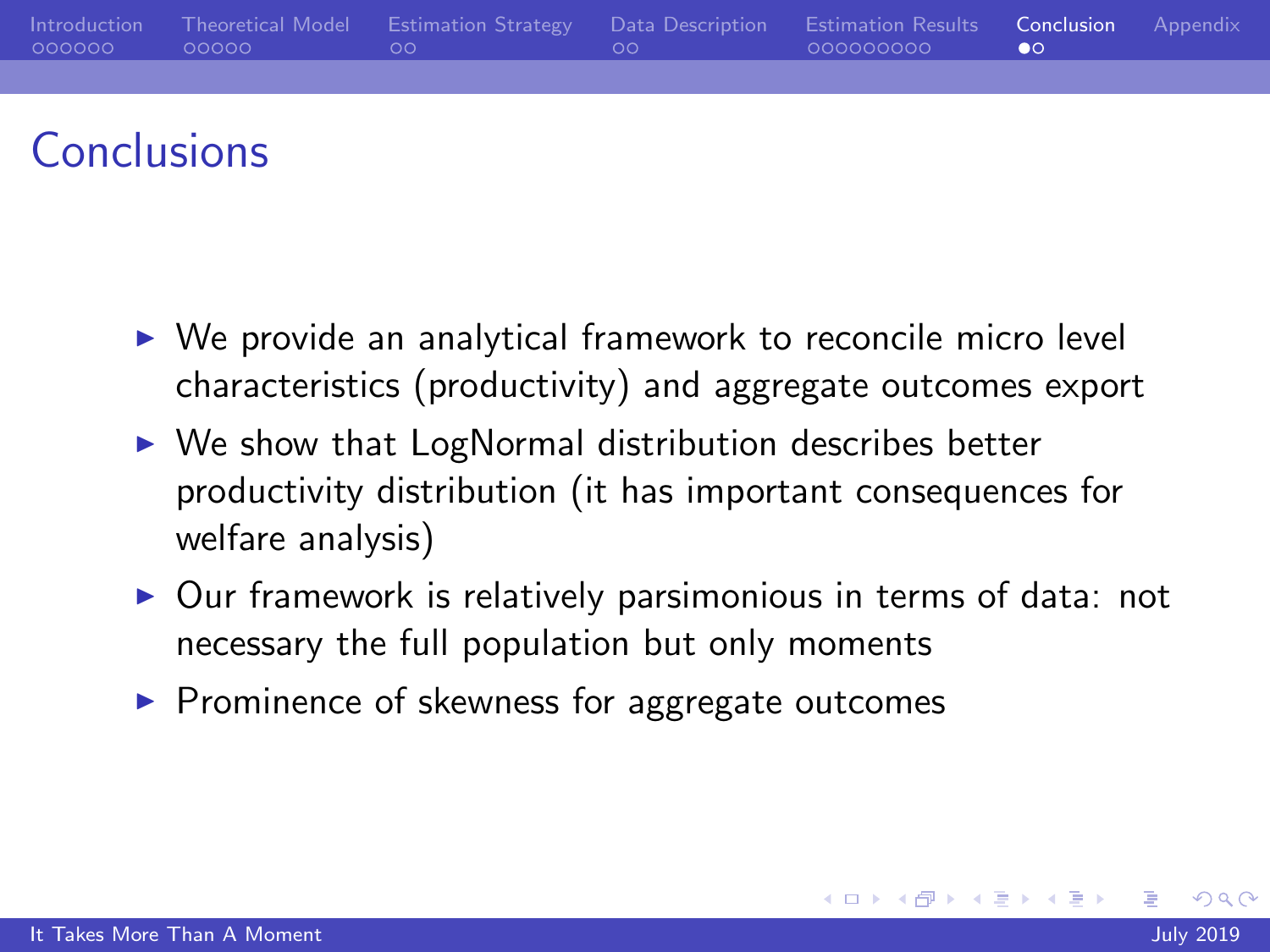<span id="page-26-0"></span>

## Next on agenda

- $\triangleright$  Counterfactual analysis to quantitatively assess importance of mean and skewness for aggregate exports
- $\triangleright$  Endogeneity: how to identify causal effect of productivity on exports excluding reverse causality (learning by exporting)?

4 . EL 19

 $\blacktriangleright$  ... further suggestions?

 $200$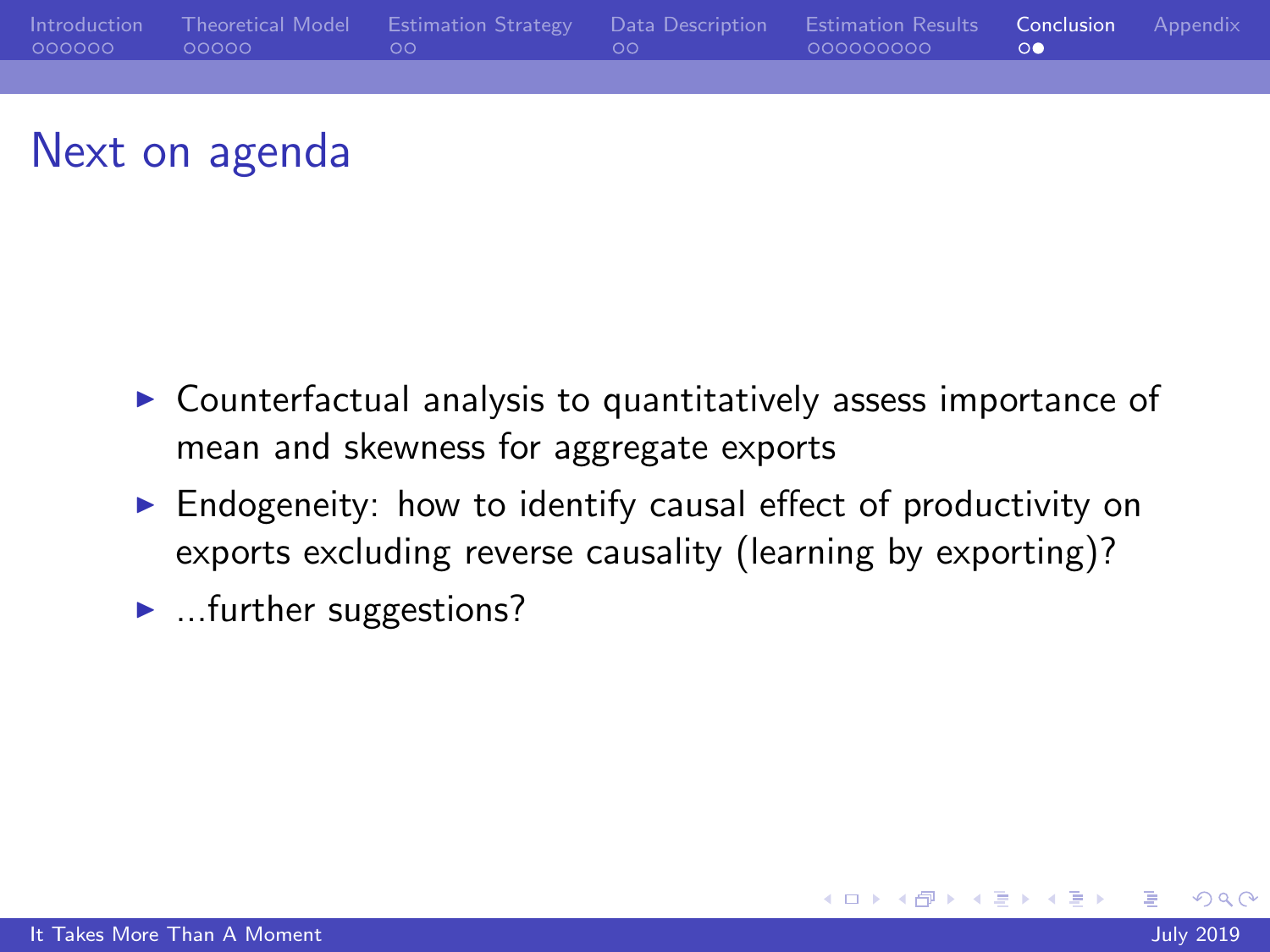### <span id="page-27-0"></span>Exporter FE: country averages

<span id="page-27-1"></span>Back to [main](#page-18-0)

| Belgium   | Croatia     | Czech Republic Denmark |          | Finland          | France | Germany  | Hungary | Italy  |
|-----------|-------------|------------------------|----------|------------------|--------|----------|---------|--------|
| 3.366     | $-0.369$    | 2.112                  | 2.301    | 2.093            | 4.240  | 5.107    | 1.586   | 4.587  |
| Lithuania | Netherlands | Poland                 | Portugal | Romania Slovakia |        | Slovenia | Spain   | Sweden |
| 0.118     | 3.469       | 2.469                  | 2.147    | 1.268            | 1 047  | 0.696    | 3.778   | 2.776  |

 $299$ 

目

メロトメ部 トメミトメミト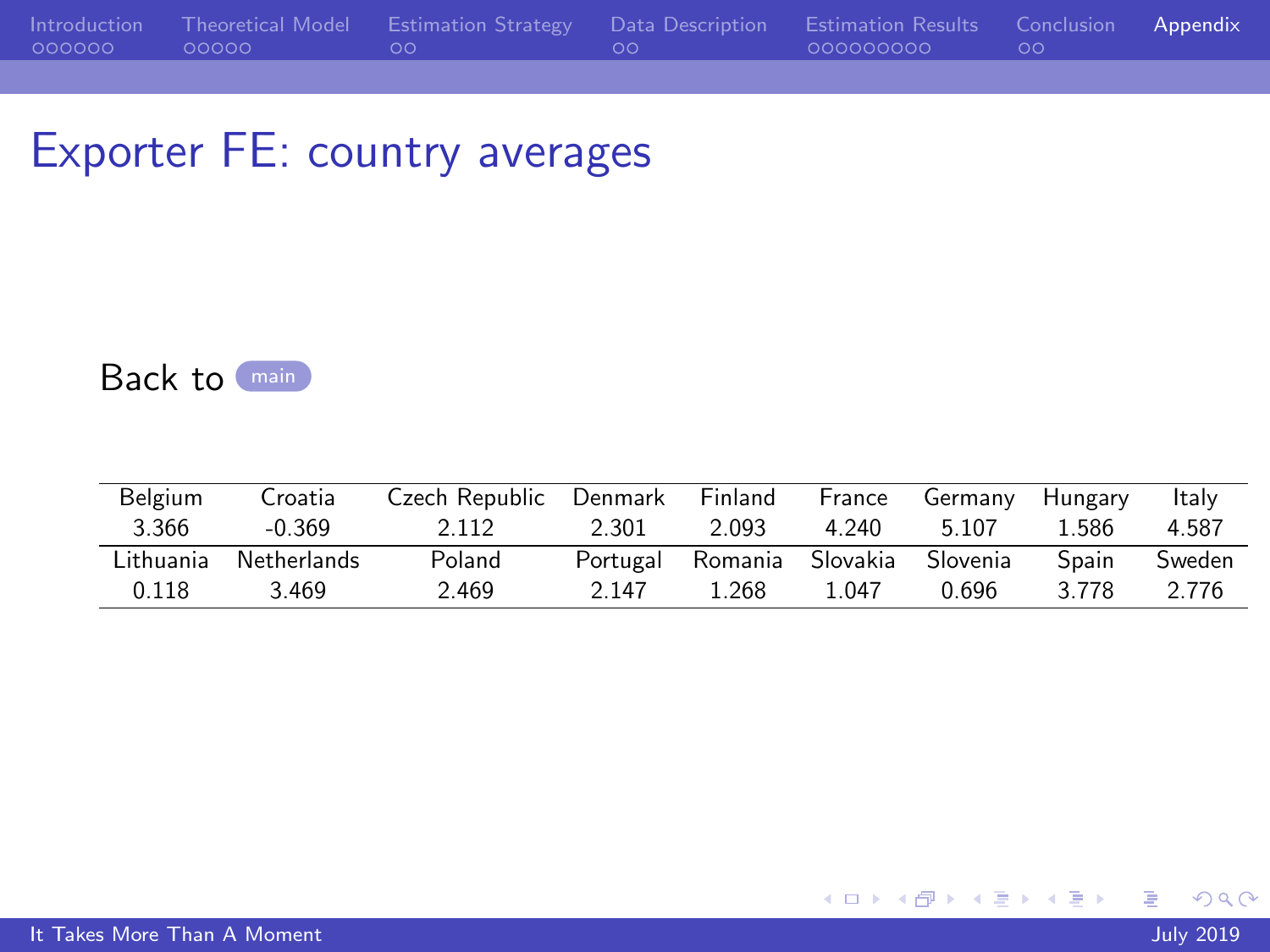<span id="page-28-1"></span>[Introduction](#page-1-0) [Theoretical Model](#page-7-0) [Estimation Strategy](#page-12-0) [Data Description](#page-14-0) [Estimation Results](#page-16-0) [Conclusion](#page-25-0) [Appendix](#page-27-0) 000000000

#### Exporter FE and Trade Balance

<span id="page-28-0"></span>Back to ([main](#page-18-0))



Source: authors elaborations on BACI data. Each point identifies the triple origin, sector, year. Trade balance: ratio between export minus imports to total trade (exports plus imports). Vertical axis: [lo](#page-27-0)g [o](#page-29-1)[f](#page-27-0) [exp](#page-28-1)[o](#page-29-1)[r](#page-26-0)[te](#page-27-0)[r F](#page-32-0)[E](#page-26-0)

 $QQ$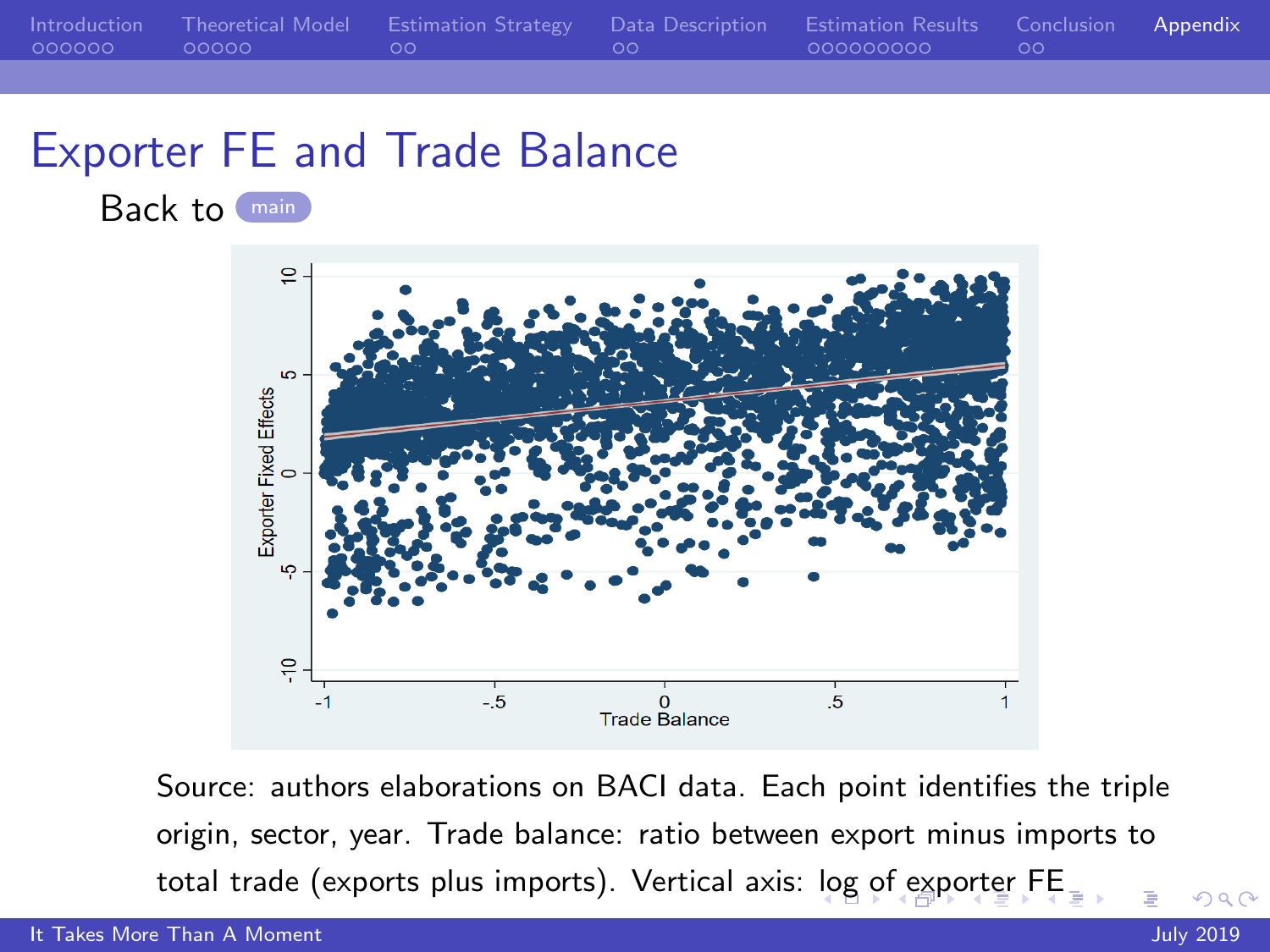<span id="page-29-1"></span>

|              | Introduction Theoretical Model Estimation Strategy Data Description Estimation Results Conclusion Appendix |                           |  |
|--------------|------------------------------------------------------------------------------------------------------------|---------------------------|--|
| 000000 00000 | <u>in the second community of the second second</u>                                                        | - 0000000000 - - - - 00 - |  |

## Robustness Pareto: dyadic gravity

<span id="page-29-0"></span>Back to [main](#page-24-0)

|             | (1)         | (2)       | (3)          | (4)         | (5)        | (6)         |
|-------------|-------------|-----------|--------------|-------------|------------|-------------|
|             | Exp. FE     | Exp. FE   | Exp. FE      | Exp. FE     | Exp. FE    | Exp. FE     |
| k(TFP)      | $-18924***$ |           | $-.18453***$ | $-18392***$ |            |             |
|             | (.02381)    |           | (.02324)     | (.02316)    |            |             |
| Skew(TFP)   |             | $.042**$  |              |             | .03733**   | $.03627**$  |
|             |             | (.01697)  |              |             | (.01737)   | (.01746)    |
| $y_M$ (TFP) |             |           | $.00025*$    |             | $.0004***$ |             |
|             |             |           | (.00013)     |             | (.00014)   |             |
| Mean(TFP)   |             |           |              | $.00015**$  |            | $.00024***$ |
|             |             |           |              | $(7.5e-05)$ |            | $(7.9e-05)$ |
| In N.Firms  | .79967***   | .73932*** | .79852 ***   | .79827***   | .74018 *** | .74019 ***  |
|             | (.02831)    | (.03448)  | (.02835)     | (.02835)    | (.03473)   | (.03473)    |
| Cons.       | 3.9743***   | 3.6702*** | 3.9571***    | $3.959***$  | 3.6593***  | $3.6651***$ |
|             | (.19928)    | (.23304)  | (.19922)     | (.19917)    | (.23403)   | (.23383)    |
| Obs.        | 3841        | 3841      | 3841         | 3841        | 3841       | 3841        |
| $R^2$       | .88762      | .88455    | .88772       | .88773      | .8848      | .88483      |

<sup>a</sup> Country, sector and year fixed effects included. Bootstrapped SE (500 reps) reported in parenthesis

4 17 18

す 何 ト す ヨ ト す ヨ ト

∍

 $299$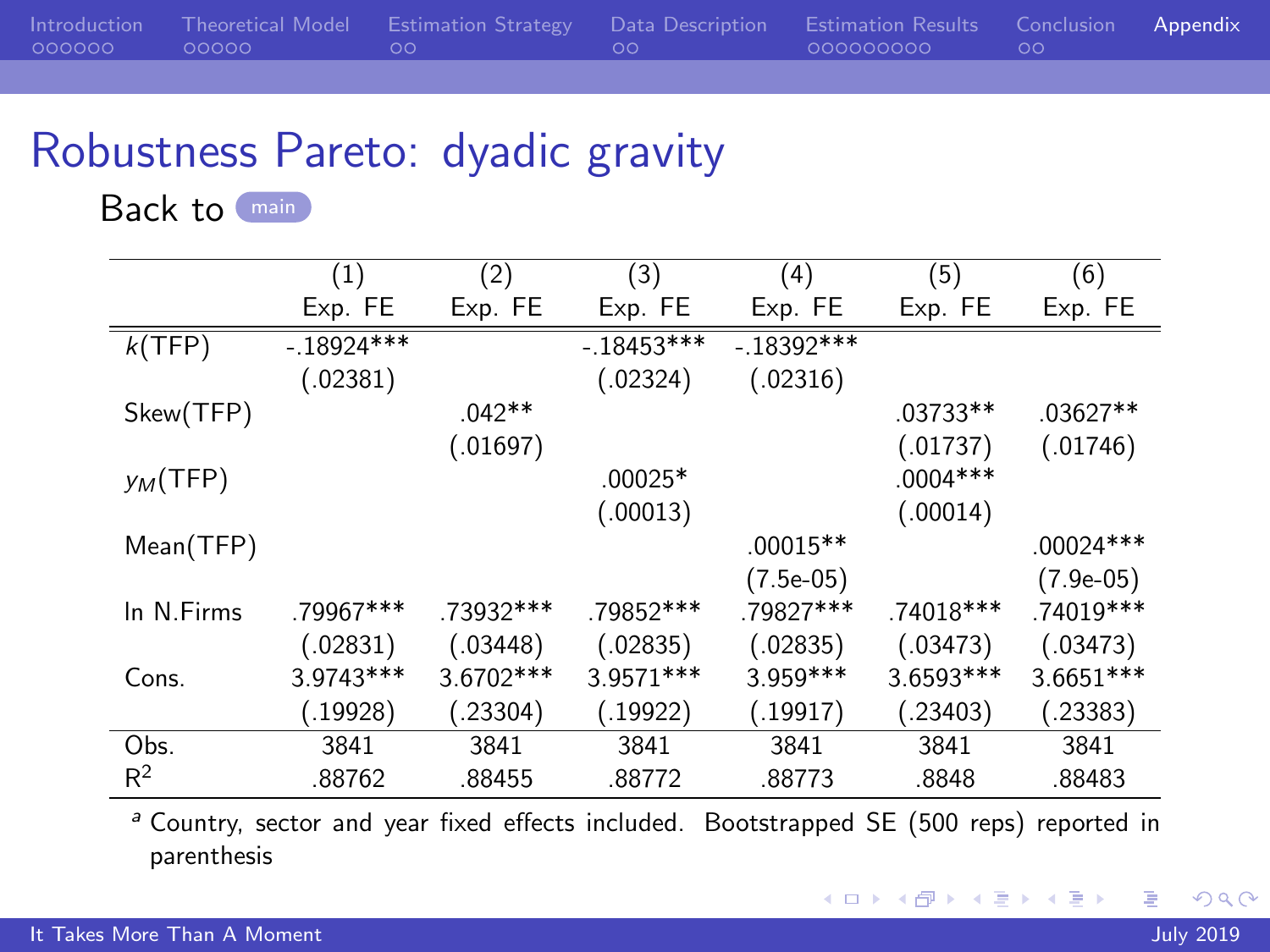<span id="page-30-1"></span>

|              |                            | Introduction Theoretical Model Estimation Strategy Data Description Estimation Results Conclusion Appendix |              |  |
|--------------|----------------------------|------------------------------------------------------------------------------------------------------------|--------------|--|
| 000000 00000 | $\sim$ 00 $\sim$ 00 $\sim$ | <u>in the second community of the second</u>                                                               | COOOOOOOO OO |  |

## Robustness LogNormal: dyadic gravity

<span id="page-30-0"></span>Back to [main](#page-24-0)

|                  | (1)        | (2)         | (3)        | (4)         |
|------------------|------------|-------------|------------|-------------|
|                  | Exp. FE    | Exp. FE     | Exp. FE    | Exp. FE     |
| $\mu$ (TFP)      | .05867***  |             | .06616***  |             |
|                  | (.01897)   |             | (.01759)   |             |
| In $P50(TFP)$    |            | $.06167***$ |            | .06603***   |
|                  |            | (.019)      |            | (.01798)    |
| $\sigma^2$ (TFP) | .13105*    |             |            |             |
|                  | (.0725)    |             |            |             |
| Dis(TFP)         |            | .08478*     |            |             |
|                  |            | (.04894)    |            |             |
| Skew(TFP)        |            |             | .03682**   | .03605**    |
|                  |            |             | (.01736)   | (.01738)    |
| In N.Firms       | .74947***  | .74936***   | .74404***  | .74383***   |
|                  | (.03537)   | (.03542)    | (.03506)   | (.03508)    |
| Cons.            | $3.419***$ | $3.4172***$ | 3.3878 *** | $3.3942***$ |
|                  | (.26023)   | (.26078)    | (.25576)   | (.25652)    |
| Obs.             | 3841       | 3841        | 3841       | 3841        |
| $R^2$            | .88487     | .88484      | .88503     | .885        |

<sup>a</sup> Country, sector and year fixed effects includ[ed.](#page-29-1) [Bo](#page-31-1)[ot](#page-29-1)[str](#page-30-1)[ap](#page-31-1)[p](#page-26-0)[e](#page-27-0)[d](#page-32-0)<br>SE (500 seps) reported in posenthesis

SE (500 reps) reported in parenthesis

 $2990$ 

Þ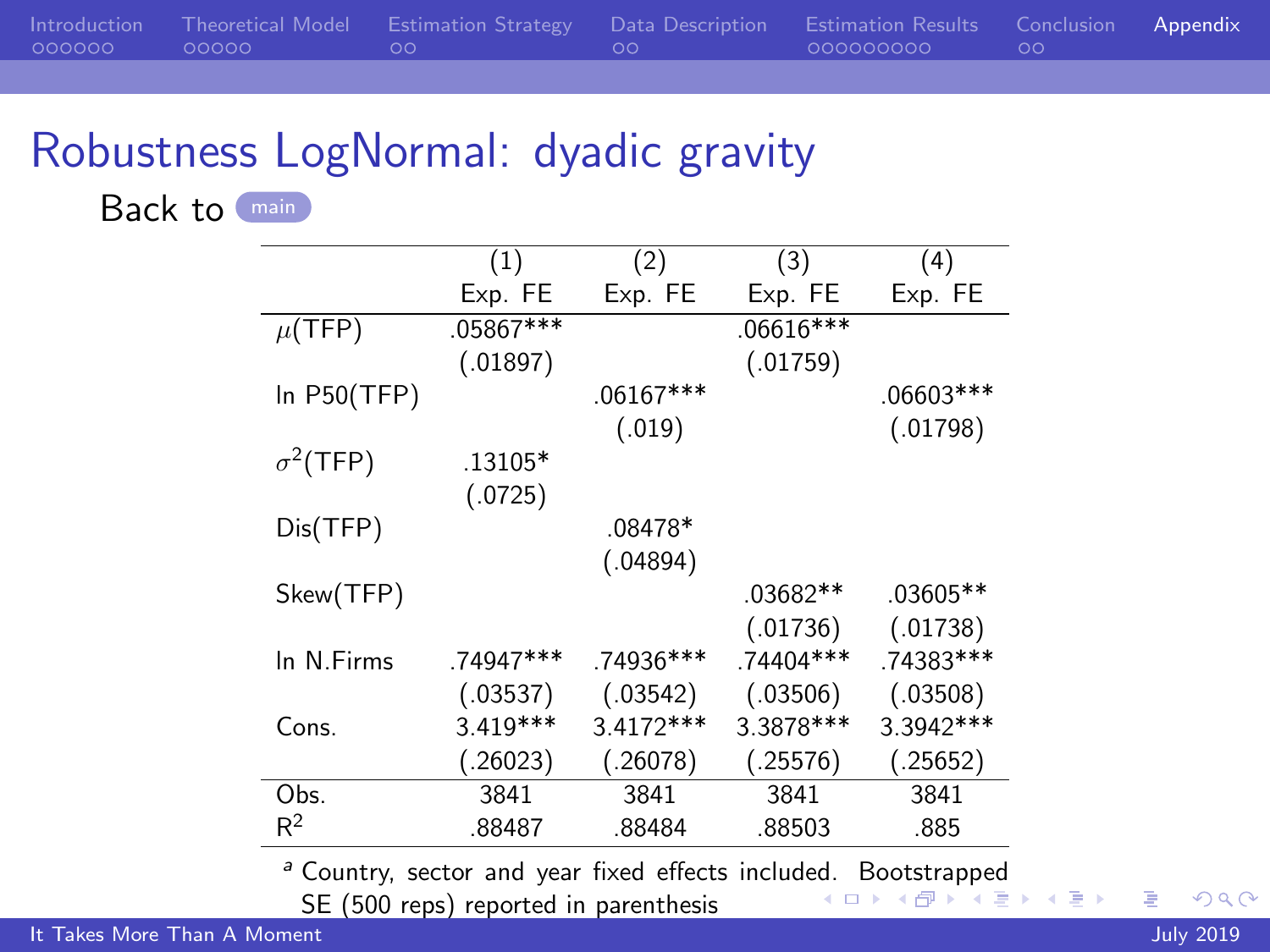<span id="page-31-1"></span>

|  | Introduction Theoretical Model Estimation Strategy Data Description Estimation Results Conclusion Appendix |                           |  |
|--|------------------------------------------------------------------------------------------------------------|---------------------------|--|
|  | $\sim$ 00 $\sim$                                                                                           | - 0000000000 - - - - 00 - |  |
|  |                                                                                                            |                           |  |

# Robustness Pareto: dyadic gravity and different FEs

<span id="page-31-0"></span>Back to [main](#page-24-0)

|                                                   | (1)          | (2)          | (3)          | (4)              | (5)                             | (6)              |
|---------------------------------------------------|--------------|--------------|--------------|------------------|---------------------------------|------------------|
|                                                   | Exp. FE      | Exp. FE      | Exp. FE      | Exp. FE          | Exp. FE                         | Exp. FE          |
| k(TFP)                                            | $-.18453***$ | $-.18392***$ | $-.19249***$ | $-.19186***$     | $-.18885***$                    | $-.18834***$     |
|                                                   | (.02455)     | (.02386)     | (.02647)     | (.02559)         | (.02351)                        | (.02238)         |
| $y_M$ (TFP)                                       | $.00025*$    |              | .00019       |                  | .00028 ***                      |                  |
|                                                   | (.00014)     |              | (.00014)     |                  | (.00011)                        |                  |
| Mean(TFP)                                         |              | $.00015*$    |              | .00012           |                                 | $.00016***$      |
|                                                   |              | $(8.7e-05)$  |              | $(7.6e-05)$      |                                 | $(5.5e-05)$      |
| In N.Firms                                        | .79852***    | .79827***    | .79902***    | .79881 ***       | .81394 ***                      | .81373 ***       |
|                                                   | (.04131)     | (.03894)     | (.02672)     | (.02751)         | (.02473)                        | (.02493)         |
| Cons.                                             | 3.9571 ***   | 3.959 ***    | 4.7143***    | 4.7149***        | 3.9073 ***                      | 3.9097***        |
|                                                   | (.27016)     | (.26095)     | (.24503)     | (.24482)         | (.40507)                        | (.40827)         |
| Obs.                                              | 3841         | 3841         | 3841         | 3841             | 3841                            | 3841             |
| $R^2$                                             | .88772       | .88773       | .89215       | .89217           | .91807                          | .91808           |
| Year F.E.                                         | yes          | yes          | no           | no               | no                              | no               |
| Sector F.E.                                       | yes          | yes          | yes          | yes              | no                              | no               |
| Country F.E.                                      | yes          | yes          | no           | no               | yes                             | yes              |
| Country x Year F.E.                               | no           | no           | yes          | yes <sub>e</sub> | $p^{\mathsf{no}} \rightarrow p$ | nọ               |
| $Contextov \vee \text{Vov} \mathsf{E} \mathsf{E}$ | no           |              |              |                  |                                 |                  |
| It Takes More Than A Moment                       |              |              |              |                  |                                 | <b>July 2019</b> |